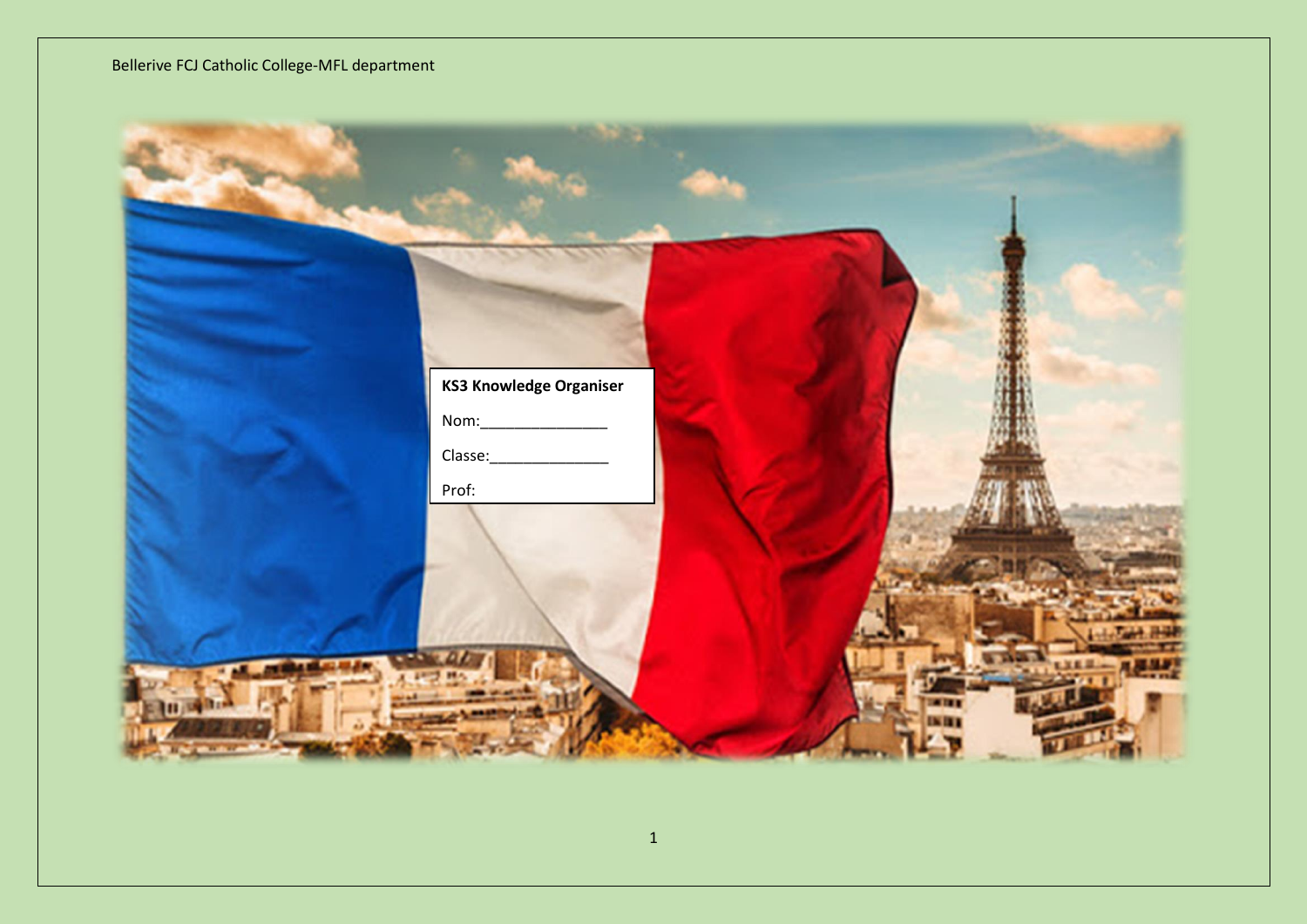#### *Mastering our knowledge organiser THE STEPS TO SUCCESS*

# **Revise one question by using our CUDDLES technique.**

**Groundwork:** spend up to 30 minutes practising the French words **in bold** on mini whiteboard.

**Foundation:** practise the sentences in French and learn the meaning in English too.

**Higher:** practise the sentences in French with their meaning and challenge yourself

by adapting them using different vocabulary.

**Get a piece of paper or use your exercise book and test yourself this way:**



Count the number of letters in each new BOLD WORD Underline tricky vowel sounds Double underline the double consonant Dot the silent letters Ligisons- draw an arrow to show the ligison Exaggerate the accents Stories - make these up to help you remember spellings

**Do a self-quiz on paper once you feel ready. It means that you are going to test yourself (without cheating!), but you can keep the English version in front of you.**

**Write each sentence 3 times on your paper or in your book and you check your sentences when you are finished.**

'Check' means that with a green pen you tick every sentence that is 100% correct and correct your mistakes.

So yes, that means you need a blue/black pen AND a green pen to do your homework.

Your homework will be checked at the beginning of each lesson! Plus marks will be given for your hard work.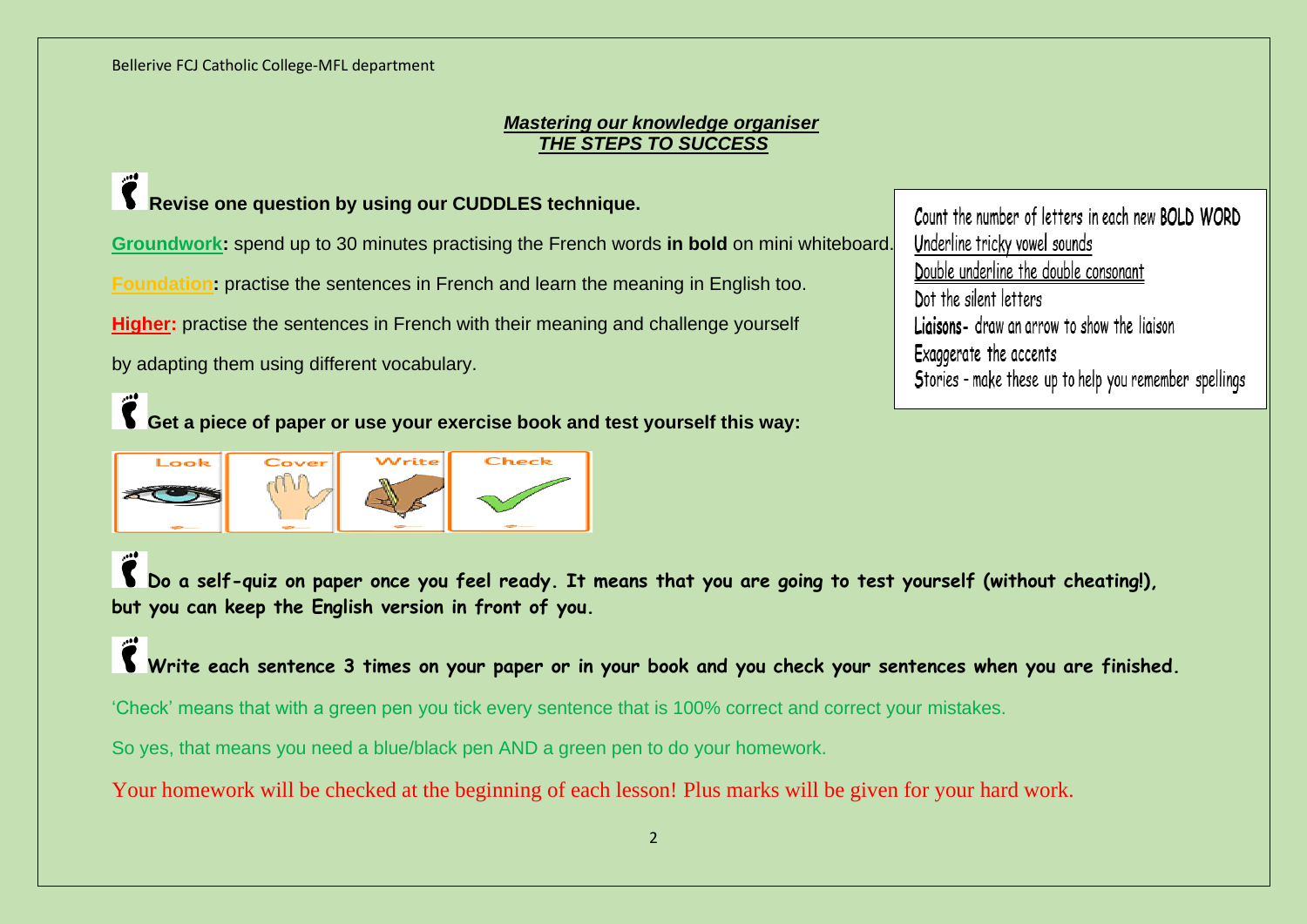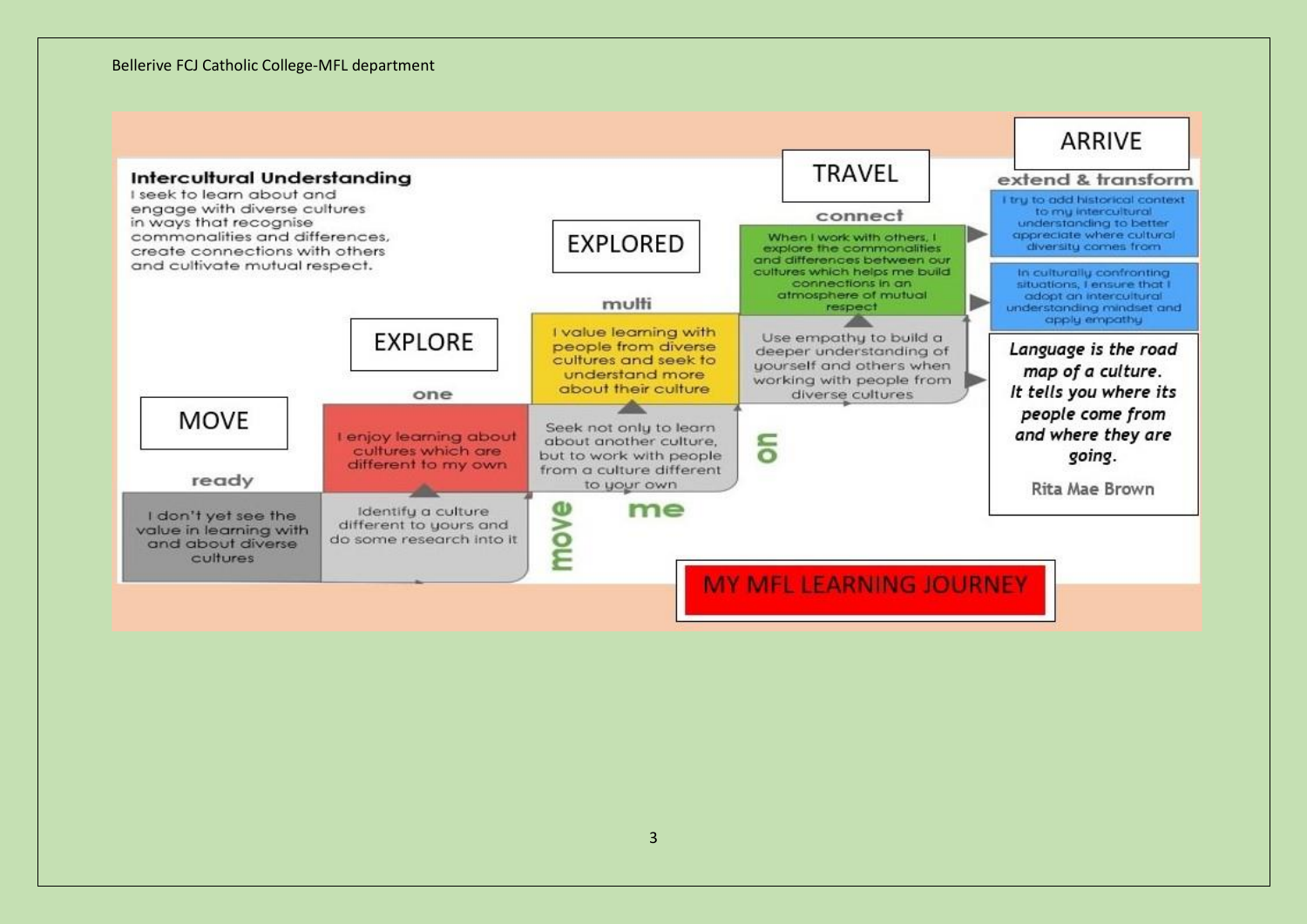# **HT2Yr 7 & HT1Yr8**- **Je me présente**

| Français                                            | Anglais                     |
|-----------------------------------------------------|-----------------------------|
| Les salutations                                     | <b>Greetings</b>            |
| Salut!                                              | Hi!                         |
| Bonjour!                                            | Hello!                      |
| Bonsoir!                                            | Good evening!               |
| au revoir!                                          | Bye!                        |
| à bientôt!                                          | See you soon!               |
| Comment ça va?                                      | How are you?                |
| Ça va bien, merci.                                  | I am fine, thanks           |
| Et toi?                                             | And you?                    |
| Ça va mal!                                          | I am feeling bad            |
| Quizlet: https://quizlet.com/_8h3gkf?x=1qqt&i=ypbuw |                             |
| Les présentations                                   | <b>Introductions</b>        |
| Je m'appelle Caroline                               | My name is Caroline         |
| et toi? Comment tu t'appelles ?                     | and you? What is your name? |
| Moi, je mappelle Esha                               | My name is Esha             |
| Quel âge as-tu?                                     | How old are you?            |
| J'ai douze ans                                      | I am 12 years old           |
| J'aime avoir douze ans                              | I like being 12             |
| Quelle est la date de ton anniversaire ?            | When is your birthday?      |
| C'est le vingt juillet                              | It is on the $20th$ of July |
| Je suis née le vingt juillet                        | I was born on July 20th     |
| Quizlet: https://quizlet.com/_8h41jv?x=1qqt&i=ypbuw |                             |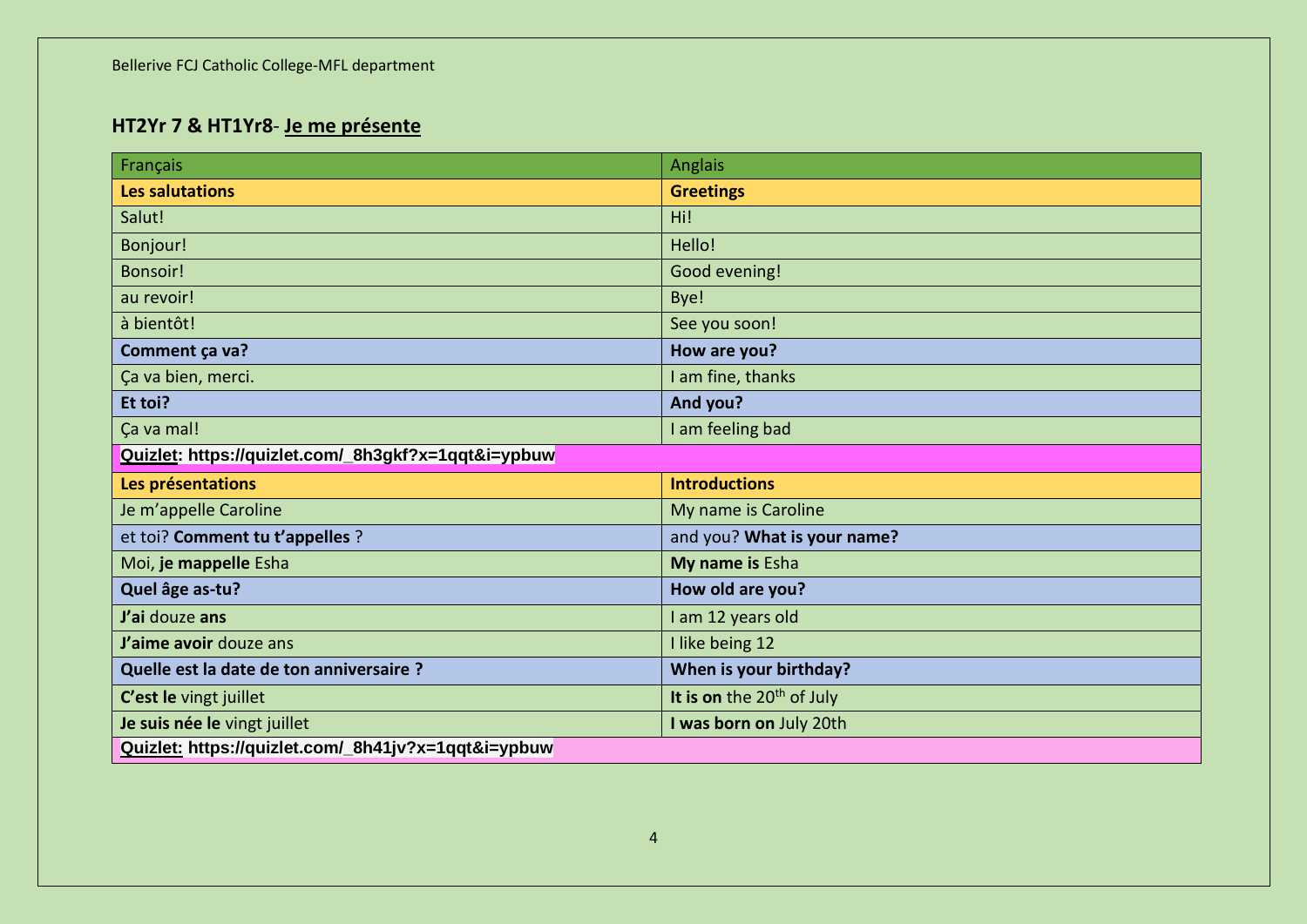| Les nationalités                           | <b>Nationalities</b>                   |
|--------------------------------------------|----------------------------------------|
| D'où viens-tu?                             | Where do you come from?                |
| Je viens d'Angleterre                      | I come from England                    |
| Je viens du Portugal                       | I come from Portugal                   |
| Je viens de Paris                          | <b>I come from Paris</b>               |
| Où habites-tu?                             | Where do you live?                     |
| J'habite en Angleterre                     | I live in England                      |
| J'habite à Liverpool                       | I live in Liverpool                    |
| Quelle est ta nationalité?                 | What is your nationality?              |
| Je suis anglaise                           | I am English                           |
| Mon amie Coco est française                | My friend Coco is French               |
| Mon cousin est italien                     | My cousin is Italian                   |
| https://quizlet.com/_8h42t1?x=1qqt&i=ypbuw |                                        |
| Les couleurs                               | <b>Colours</b>                         |
|                                            |                                        |
| Quelle est ta couleur préférée ?           | What is your favourite colour?         |
| Ma couleur préférée est le rouge.          | My favourite colour is red.            |
| Mais j'adore aussi le rose                 | But I also love the colour pink        |
| parce que c'est joli                       | because it is pretty                   |
| Ma mère aime le bleu                       | My mother likes the colour blue        |
| Cependant, je n'aime pas le bleu           | However, I do not like the colour blue |
| et je déteste le vert                      | and I hate the colour green            |
| https://quizlet.com/_8h43io?x=1qqt&i=ypbuw |                                        |
| Les animaux                                | <b>Pets</b>                            |
| As-tu animal?                              | Do you have a pet?                     |
| Oui, j'ai un chat                          | Yes, I have a cat                      |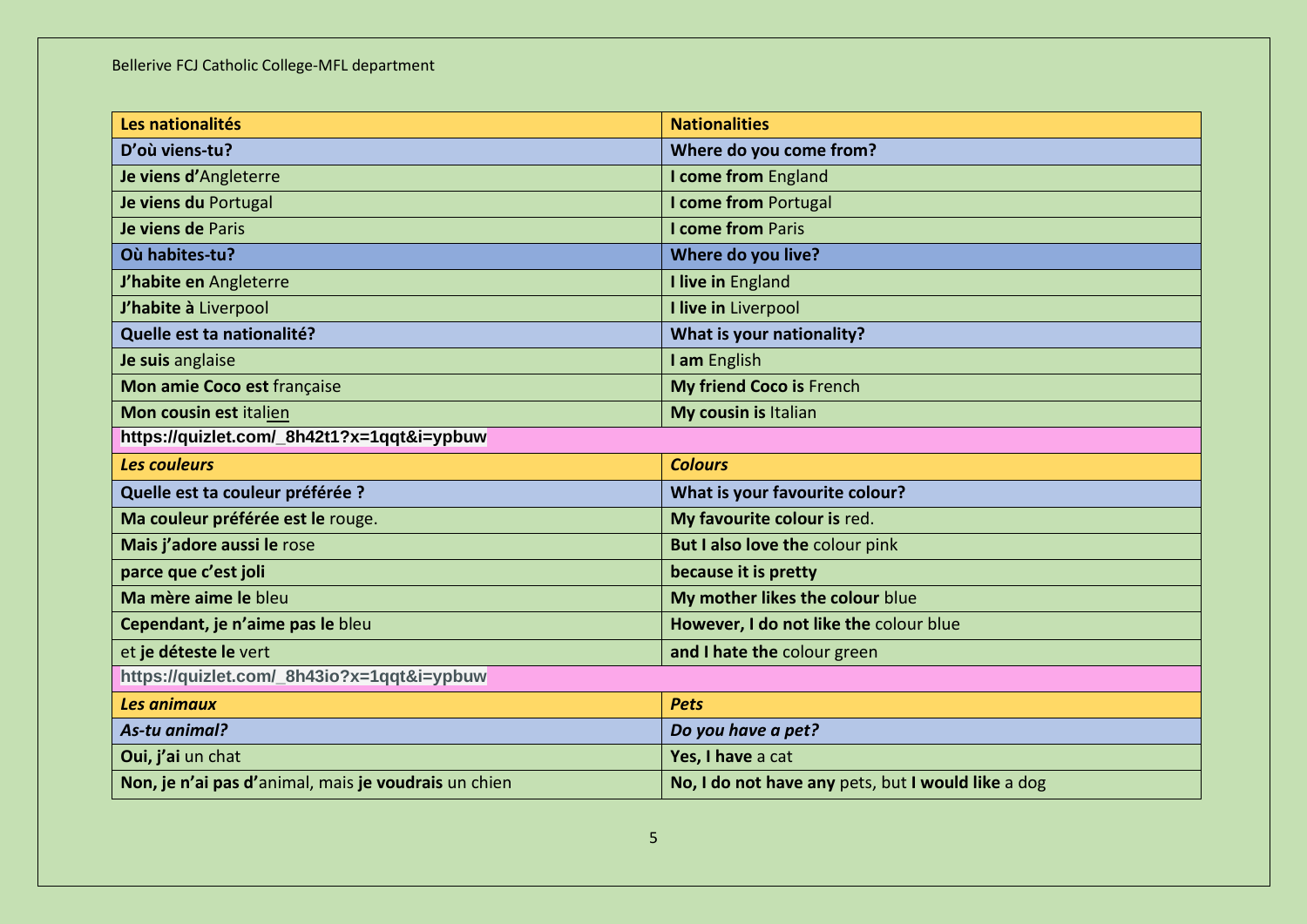| J'aime les chevaux, mais je déteste les oiseaux                 | I like horses, but I hate birds              |
|-----------------------------------------------------------------|----------------------------------------------|
| Aussi je n'aime pas les poissons, mais j'adore les hamsters     | Also, I do not like fish but I like hamsters |
| parce qu'ils sont gentils                                       | because they are nice                        |
| parce que c'est super                                           | because it is super                          |
| parce que c'est nul                                             | because it is rubbish                        |
| https://quizlet.com/_8h446y?x=1qqt&i=ypbuw                      |                                              |
| Unit 1 revision :<br>https://quizlet.com/_8h4512?x=1qqt&i=ypbuw |                                              |

| Unit   | Score |        | Score | Red = I don't know the spelling of the bold words or the sentences.<br>Amber = I know the sentences or the bold words, but not the spelling |  |
|--------|-------|--------|-------|---------------------------------------------------------------------------------------------------------------------------------------------|--|
| Test 1 |       | Test 4 |       | Green = I know the translation and the spelling off by heart                                                                                |  |
| Test 2 |       | Test 5 |       | Teacher comment:                                                                                                                            |  |
| Test 3 |       | Test 6 |       |                                                                                                                                             |  |

# **HT1 Yr7 Mes affaires scolaires et ma salle de classe**

| Mes affaires scolaires/ ma salle de classe                         | My school items/ my classroom                          |
|--------------------------------------------------------------------|--------------------------------------------------------|
| Qu'est-ce qu'il y a dans ta trousse ?                              | What is in your pencil case?                           |
| Dans mon sac, il y a une trousse                                   | In my bag there is a pencil case                       |
| Et deux cahiers bleus mais il n'y a pas de colle.                  | And 2 blue exercise books, but there is not any glue.  |
| Dans ma trousse, il y a une gomme rose et                          | In my pencil case, there is a pink rubber and          |
| un taille-crayons, mais il n'y a pas de crayons.                   | a pencil sharpener, but there are not any crayons      |
| Qu'est-ce qu'il y a dans ta salle de classe ?                      | What is in your classroom?                             |
| Dans ma salle de classe, il y a trente-deux chaises et trente-deux | In my classroom there are 32 chairs and 32 tables, but |
| tables, mais                                                       |                                                        |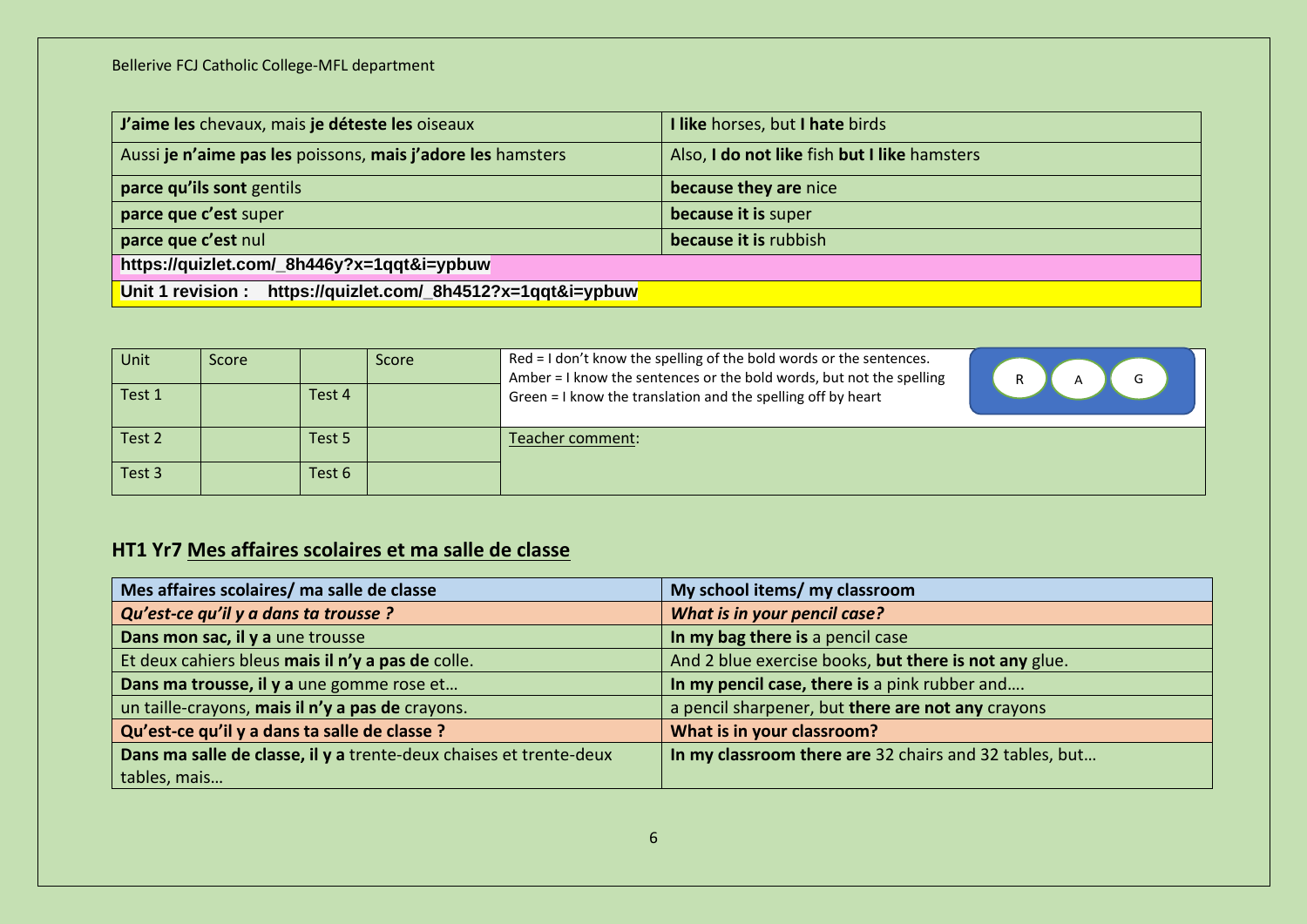| Il n'y a pas de livres et de chaises confortables.                           | There is not any books and comfortable chairs                       |  |
|------------------------------------------------------------------------------|---------------------------------------------------------------------|--|
| Je voudrais beaucoup d'ordinateurs dans ma salle.                            | I would like a lot of computers in my classroom                     |  |
| https://quizlet.com/_8h4688?x=1qqt&i=ypbuw                                   |                                                                     |  |
| Les règles                                                                   | The rules                                                           |  |
| Ouvrez/fermez les cahiers, les livres, la porte                              | Open/close the exercise books, textbooks, door                      |  |
| écoutez/parlez le/au professeur, le/au camarade                              | Listen/talk to the teach/ the classmate                             |  |
| <b>Écrivez/copiez/lisez</b> un/le paragraphe, dans le cahier, sur la feuille | Write/copy/read a/the paragraph, in the exercise book, on the sheet |  |
| https://quizlet.com/_8h46xy?x=1qqt&i=ypbuw                                   |                                                                     |  |

| Unit   | Score |        | Score | Red = I don't know the spelling of the bold words or the sentences.<br>Amber = I know the sentences or the bold words, but not the spelling | R |
|--------|-------|--------|-------|---------------------------------------------------------------------------------------------------------------------------------------------|---|
| Test 1 |       | Test 4 |       | Green = I know the translation and the spelling off by heart                                                                                |   |
| Test 2 |       | Test 5 |       | Feacher comment:                                                                                                                            |   |
| Test 3 |       | Test 6 |       |                                                                                                                                             |   |

# **HT1 Yr8**- **Ma famille et la description des membres de la famille**

| Décris ta famille                                         | <b>Describe your family</b>                   |
|-----------------------------------------------------------|-----------------------------------------------|
| Dans ma famille, il y a cinq personnes.                   | In my family, there are 5 people              |
| J'ai une grande/petite famille                            | I have a big/small family                     |
| Mes parents sont mariés depuis avril 2001(=deux mille un) | My parents have been married since April 2001 |
| Mes parents sont divorcés depuis cinq ans                 | My parents have been divorced for 5 years     |
| Mes parents ont divorcé il y a cinq ans.                  | My parents divorced 5 years ago               |
| Ma mère est généreuse et polie,                           | My mother is generous and polite,             |
| mais, mon père est sévère et arrogant.                    | but my dad is strict and arrogant             |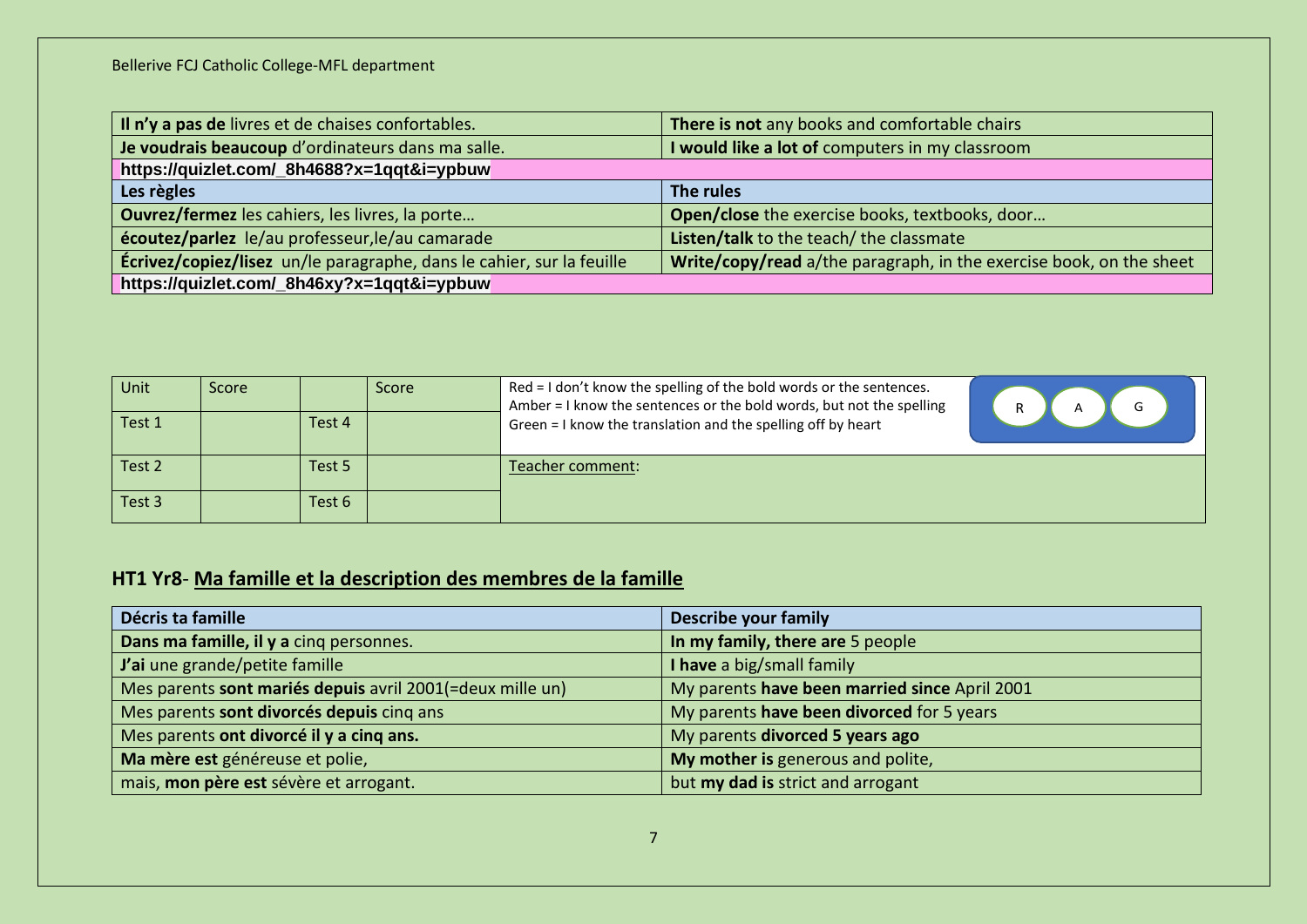| J'ai des frères, mais je n'ai pas de sœur                 | I have brothers but I don't have any sisters   |
|-----------------------------------------------------------|------------------------------------------------|
| J'ai de la chance d'avoir des frères et des sœurs         | I am lucky to have brothers and sisters        |
| https://quizlet.com/_8h47dl?x=1qqt&i=ypbuw                |                                                |
| Comment est ta personnalité?                              | What is your personality like?                 |
| Je suis vraiment branchée et intelligente.                | I am really trendy and smart                   |
| Quelquefois je suis assez bavarde et marrante.            | Sometimes I am quite talkative and funny.      |
| Je suis sociable car j'ai beaucoup de copains.            | I am sociable because I have a lot of friends  |
| Mais je ne suis pas méchante.                             | But I am mot nasty                             |
| Et tes frères et sœurs ?                                  | And your brothers and sisters?                 |
| Ma soeur s'appelle Lulu et elle est très gentille.        | My sister's name is Lulu and she is very nice. |
| Cependant, mon frère qui s'appelle Max                    | However, my brother who is called Max          |
| est assez pénible et très bête.                           | is quite annoying and very stupid              |
| Je suis vraiment branchée et intelligente                 | I am really trendy and smart                   |
| https://quizlet.com/_8h47xt?x=1qqt&i=ypbuw                |                                                |
| <b>Comment es-tu physiquement?</b>                        | How are you physically?                        |
| J'ai les yeux marron et j'ai les cheveux blonds           | I have brown eyes and I have blond hair        |
| J'ai les cheveux longs et bouclés                         | I have long and curly hair                     |
| Je suis de taille moyenne et assez mince.                 | I am average size and quite slim.              |
| Et les membres de ta famille ?                            | and your family members?                       |
| Ma sœur a les yeux verts et les cheveux marron et raides. | My sister has green eyes and brown hair.       |
| Elle est grande et elle n'est pas grosse.                 | She is tall and she is not big                 |
| Elle a douze ans                                          | She is 12 years old                            |
| Mon frère a les yeux bleus et les cheveux châtain.        | My brother has blue eyes and chestnut hair.    |
| Il a les cheveux en brosse.                               | He has spiky hair                              |
| Il est petit et maigre.                                   | He is short and skinny.                        |
| Il vient d'avoir dix ans.                                 | He just turned 10.                             |
| Mes grands-parents s'appellent Nordine et Fatima.         | My grandparents' names are Nordine and Fatima. |
| Ils ont tous les deux les yeux bleus                      | They both have blue eyes.                      |
| Ils vont avoir cinquante ans en juillet.                  | They are going to turn 50 in July.             |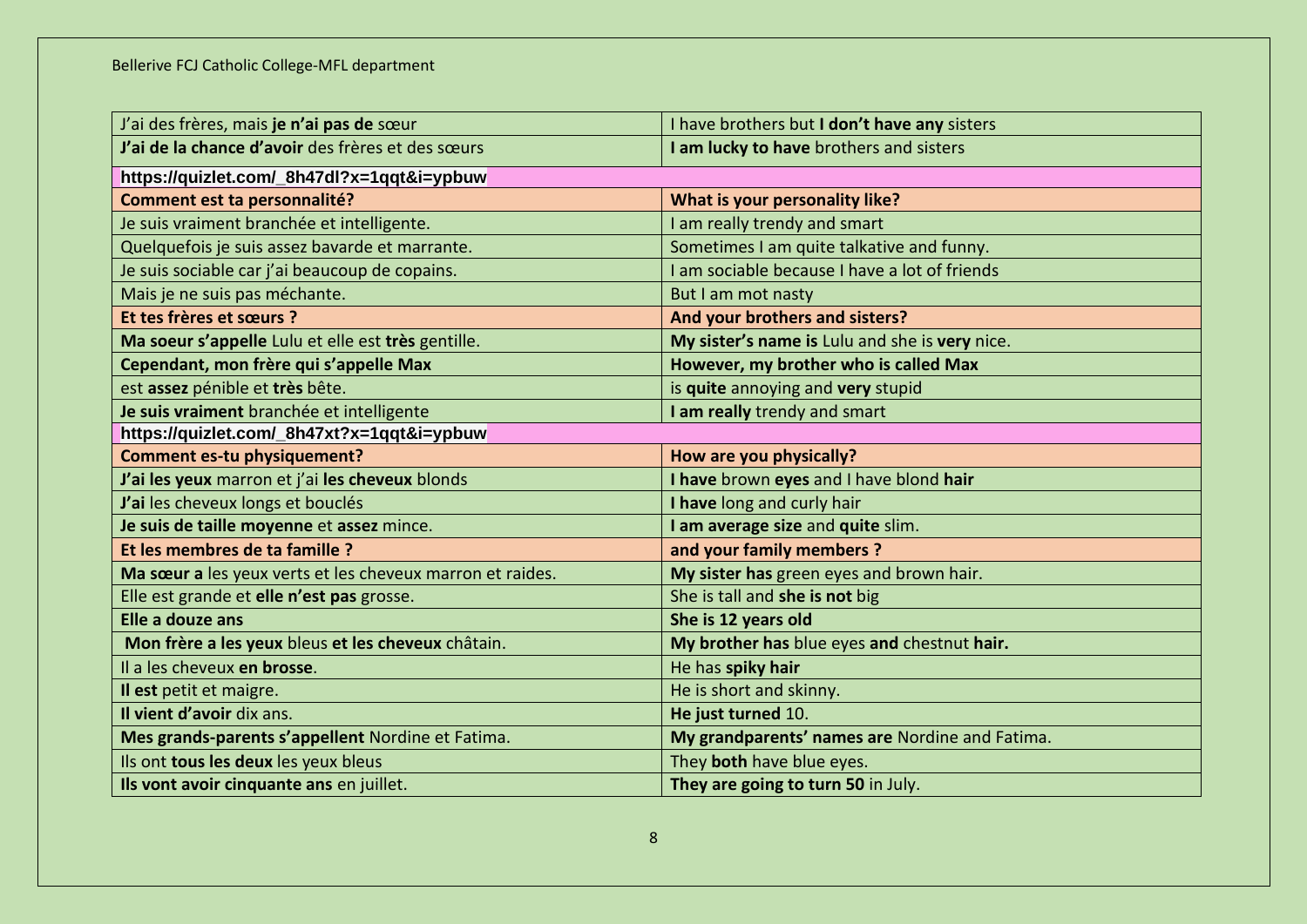| Ma grand-mère est morte, elle était sympa.                           | My grandmother is dead, she was nice.                        |
|----------------------------------------------------------------------|--------------------------------------------------------------|
| Mon grand-père est mort il y a cinq ans.                             | My grandad died 5 years ago.                                 |
| Il était généreux et il me manque.                                   | He was generous and I miss him.                              |
| https://quizlet.com/_8h48zn?x=1qqt&i=ypbuw                           |                                                              |
| Tu t'entends bien avec ta famille ?                                  | Do you get along with your family?                           |
| Je m'entends bien avec ma sœur                                       | I get along with my sister                                   |
| mais je ne m'entends pas avec les parents parce qu'ils sont ennuyeux | but I do not get on with my parents because they are boring. |
| Bien que ma sœur soit polie, je ne m'entends pas avec elle           | Although my sister is polite, I get on with her              |
| parce qu'elle m'énerve                                               | because she gets on my nerves.                               |
| Je préfère ma meilleure amie Julie                                   | I prefer my best friend                                      |
|                                                                      |                                                              |
| Bien que mon frère soit stupide, je m'entends avec lui               | Although my brother is stupid, I get on with him             |
| https://quizlet.com/_8h49fv?x=1qqt&i=ypbuw                           |                                                              |
| Les phrases Oh là là là!                                             | <b>Extra spicy structures</b>                                |
| Elle/il me fait rire                                                 | She/he makes me laugh                                        |
| Ils me font rire                                                     | they make me laugh                                           |
| Elle/il me casse les pieds                                           | She/he annoys me                                             |
| Ils me cassent les pieds                                             | They annoy me                                                |
| Il/ elle m'embarrasse                                                | He/she embarrasses me                                        |
| Ils m'embarrassent                                                   | They embarrass me                                            |

| Unit   | Score |        | Score | Red = I don't know the spelling of the bold words or the sentences.<br>Amber = I know the sentences or the bold words, but not the spelling |  |
|--------|-------|--------|-------|---------------------------------------------------------------------------------------------------------------------------------------------|--|
| Test 1 |       | Test 4 |       | Green = I know the translation and the spelling off by heart                                                                                |  |
| Test 2 |       | Test 5 |       | Teacher comment:                                                                                                                            |  |
| Test 3 |       | Test 6 |       |                                                                                                                                             |  |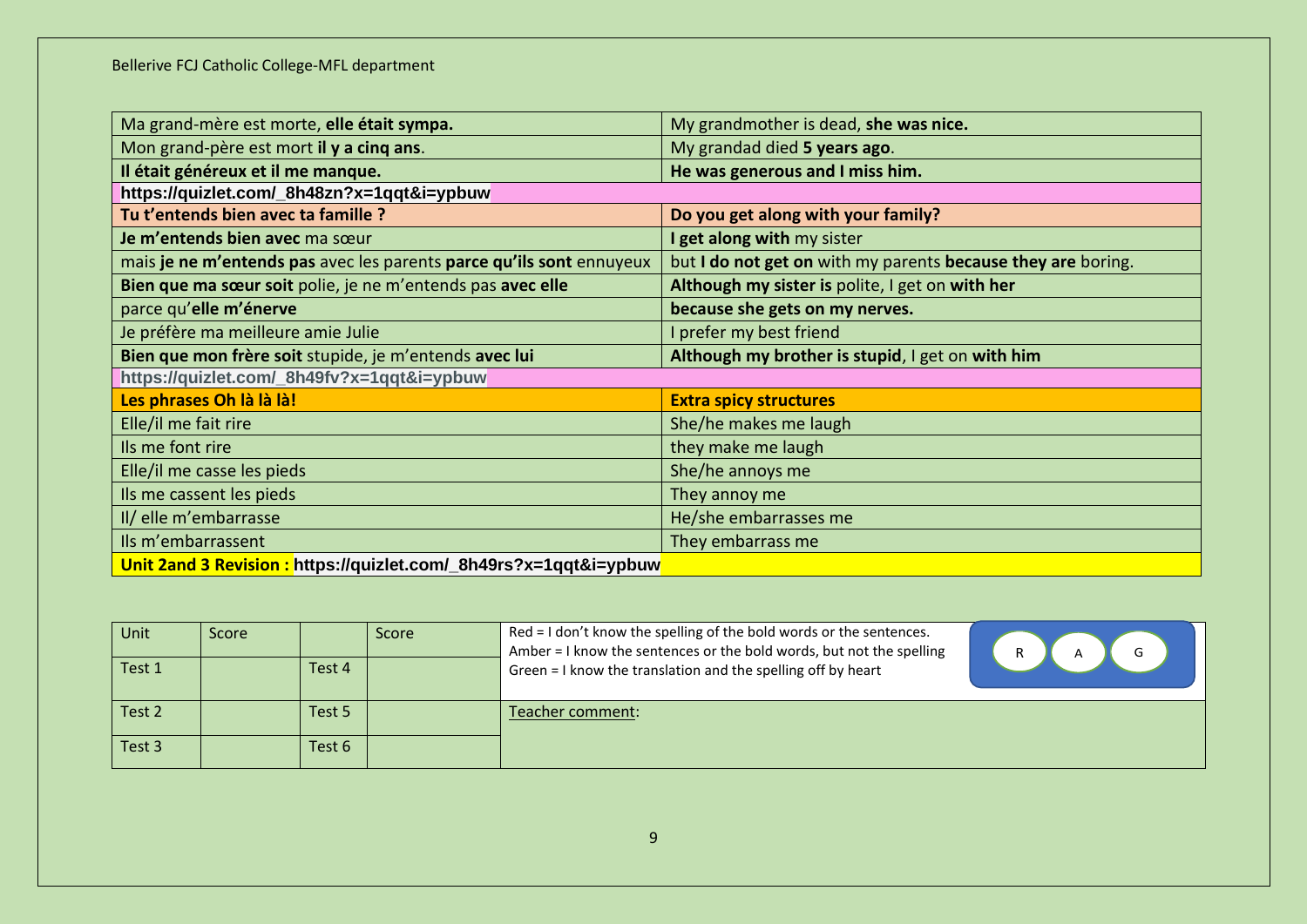# **HT3 Yr7**- **mon éducation**

| Quelles matières aimes-tu et n'aimes-tu pas? Pourquoi?                     | What subjects do you like and dislike? Why?                            |  |
|----------------------------------------------------------------------------|------------------------------------------------------------------------|--|
| J'aime les sciences et les mathématiques parce que c'est super.            | I like science and maths because it is super.                          |  |
| Aussi, j'adore le français et l'histoire parce que c'est très intéressant. | Also, I love French and History because it is very interesting.        |  |
| Cependant, je n'aime pas le dessin car c'est difficile, mais la prof est   | However, I do not like art because it is difficult, but the teacher is |  |
| sympa.                                                                     | nice.                                                                  |  |
| Je déteste la technologie et l'informatique car on a trop de devoir.       | I hate DT and IT because we have too much homework.                    |  |
| https://quizlet.com/_8h4ay9?x=1qqt&i=ypbuw                                 |                                                                        |  |
| Comment est ton emploi du temps?                                           | What is your timetable like?                                           |  |
| J'aime mon emploi du temps et on a cinq cours par jour.                    | I like my timetable and we have five lessons a day.                    |  |
| Les cours commencent à huit heures et demie et finissent à quinze          | Lessons start at 8.30 am and finish at 3 pm.                           |  |
| heures.                                                                    |                                                                        |  |
| Le lundi matin, j'ai maths à dix heures cinq et ma sœur a géographie.      | On Monday morning, I have Maths at 10.05 am and my sister has          |  |
|                                                                            | Geography.                                                             |  |
| L'après-midi, j'ai EPS à quatorze heures et mon ami a éducation            | In the afternoon, I have PE at 2pm and my friend has RS.               |  |
| religieuse.                                                                |                                                                        |  |
| A la fin de la journée, je suis vraiment fatiguée !                        | At the end of the day, I am really tired!                              |  |
| https://quizlet.com/_8h4bv8?x=1qqt&i=ypbuw                                 |                                                                        |  |
| <b>Comment est ton collège?</b>                                            | What is your school like?                                              |  |
| Mon collège s'appelle Bellerive FCJ Catholic College.                      | My school is called BFCJ.                                              |  |
| Il est situé à Liverpool.                                                  | It is located in Liverpool                                             |  |
| C'est un collège pour les filles de onze à dix-huit ans.                   | It is a school for 11 to 18 years old girls.                           |  |
| Il y a sept cent cinquante élèves et cinquante professeurs.                | There are 750 students and 50 teachers.                                |  |
| En général, l'ambiance est superbe car il y a beaucoup d'activités à       | In general, the atmosphere is superb because there are a lot of        |  |
| faire                                                                      | activities to do                                                       |  |
| et de matières à étudier. Personnellement, j'étudie dix matières !         | and a lot of subjects to study. Personally, I study 10 subjects!       |  |
| <b>Comment sont les installations?</b>                                     | What are the facilities like?                                          |  |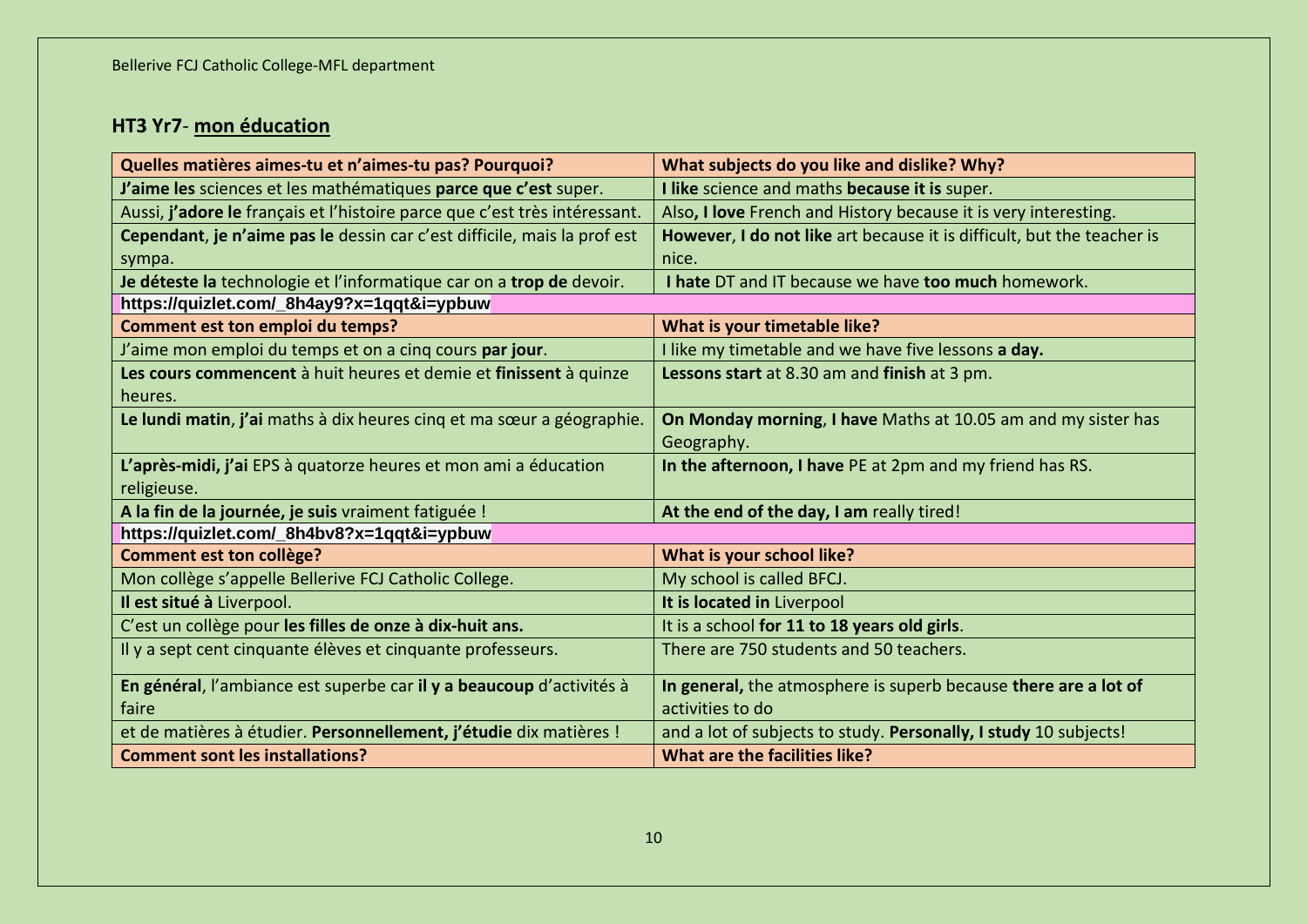| Le bâtiment est petit et vieux, mais il y a beaucoup de salles de     | The building is small and old, but there are a lot of classrooms.  |
|-----------------------------------------------------------------------|--------------------------------------------------------------------|
| classe.                                                               |                                                                    |
| J'adore ma salle de classe de français car c'est moderne.             | I love my French classroom because it is modern.                   |
| Au rez-de chaussée, il y a des salles d'anglais et la cantine.        | On the ground floor, there are English classrooms and the canteen. |
| Au premier étage, il y a les vieilles salles de maths.                | On the first floor, there are old Maths classrooms.                |
| Au deuxième étage, il y a les grands laboratoires de science.         | On the second floor, there are big science labs.                   |
| A l'extérieur, il y a le joli terrain de sport et des bancs.          | Outside, there is the beautiful sport pitch and some benches.      |
| https://quizlet.com/_8h4czb?x=1jqt&i=ypbuw                            |                                                                    |
| Que fais-tu à la récréation et à la pause déjeuner ?                  | What do you do during breaktime and lunchtime?                     |
| A la récré, je bavarde avec mes amis ou je lis à la bibliothèque      | At breaktime, I talk with my friends or I read in the library      |
| parce que se relaxer est essentiel.                                   | because to relax is essential.                                     |
| Pendant la pause déjeuner, je mange à la cantine.                     | During lunchtime, I eat at the canteen.                            |
| Puis, je vais au club de badminton parce que c'est amusant.           | Then, I go to the badminton club because it is fun.                |
| https://quizlet.com/_8h4dg6?x=1qqt&i=ypbuw                            |                                                                    |
| Que penses-tu de ton uniforme scolaire ?                              | What do you think about your school uniform?                       |
| Je pense que mon uniforme n' est ni beau ni moche.                    | I think that my school uniform is neither pretty nor ugly.         |
| Je porte un pull bordeaux, un pantalon noir et des chaussures noires. | I wear a burgundy jumper, black trousers and black shoes.          |
| Je peux porter un polo et un foulard si je veux.                      | I can wear a polo shirt and a headscarf if I want.                 |
| Bien que j'aime assez mon uniforme,                                   | Although I quite like my uniform,                                  |
| je voudrais porter une veste bleue car c'est plus élégant             | I would like to wear a blue jacket because it is more elegant      |
| et le bleu est ma couleur préférée.                                   | and blue is my favourite colour.                                   |
| On ne peut pas porter de bijoux et de maquillage.                     | We cannot wear any jewellery and make-up.                          |
| A mon avis, ce n'est pas juste !                                      | In my opinion, it is not fair!                                     |
| https://quizlet.com/_8h4e6y?x=1qqt&i=ypbuw                            |                                                                    |
| Que penses-tu du règlement scolaire ?                                 | What do you think about the school rules?                          |
| Je pense que le règlement est un peu strict, mais nécessaire.         | I think the rules are a bit strict, but necessary.                 |
| Il faut écouter les profs et il faut faire ses devoirs.               | We must listen to teachers and we must do our homework.            |
| Cependant, il ne faut pas mâcher de chewing- gum                      | However, we must not chewing-gum                                   |
| et il est interdit de dire des gros mots.                             | and it is forbidden to say swear words.                            |
| Je pense que bien se comporter est important.                         | I think that to behave well is important.                          |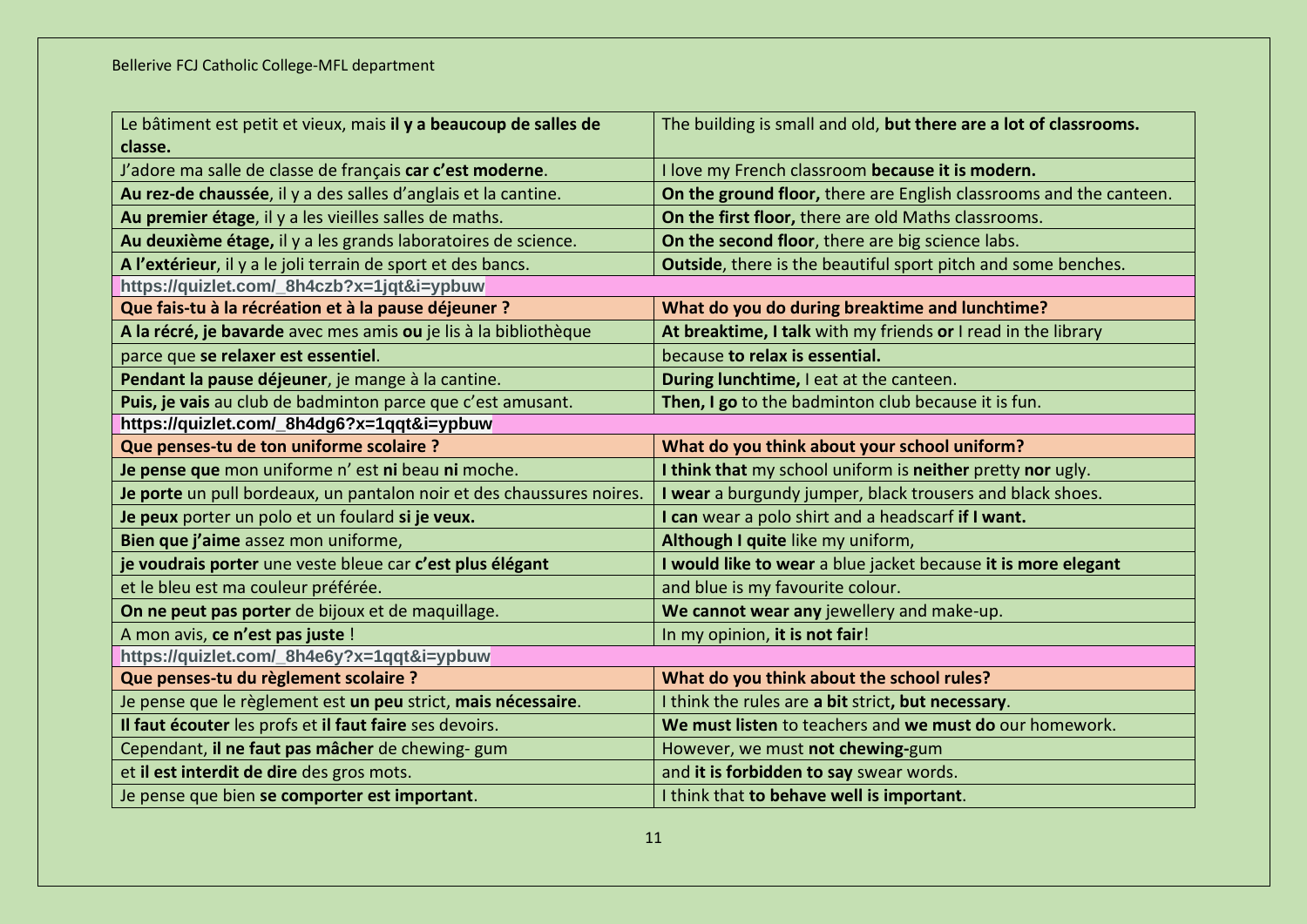#### **https://quizlet.com/\_8h4do6?x=1jqt&i=ypbuw Unit 4 Revision: https://quizlet.com/\_8h4eei?x=1qqt&i=ypbuw**

| <b>Unit</b> | Score |        | <b>Score</b> | Red = I don't know the spelling of the bold words or the sentences.<br>Amber = I know the sentences or the bold words, but not the spelling |  |
|-------------|-------|--------|--------------|---------------------------------------------------------------------------------------------------------------------------------------------|--|
| Test 1      |       | Test 4 |              | Green = I know the translation and the spelling off by heart                                                                                |  |
| Test 2      |       | Test 5 |              | Teacher comment:                                                                                                                            |  |
| Test 3      |       | Test 6 |              |                                                                                                                                             |  |

### **HT5 Yr8 &HT4 Yr9**- **Ma routine quotidienne et mes passe-temps**

| Décris-moi ta routine matinale                                     | <b>Describe your morning routine</b>                         |
|--------------------------------------------------------------------|--------------------------------------------------------------|
| Tous les jours, je me réveille à sept heures                       | Every day, I wake up at 7 am                                 |
| et je me lève à sept heures cinq.                                  | and I get up at 7.05 am.                                     |
| Puis, je me lave dans la salle de bains.                           | Then, I have a wash in the bathroom.                         |
| En général, je prends une douche car c'est économique.             | In general, I have a shower because it is economical.        |
| Ensuite, je mets mon uniforme que je trouve joli.                  | Next, I put on my uniform which I find pretty.               |
| Après, je prends mon petit déjeuner car j'ai faim.                 | After, I have my breakfast because I am hungry.              |
| Je mange toujours des croissants car c'est délicieux               | I always eat croissants because it is delicious              |
| et je bois du jus d'orange car c'est bon pour la santé.            | And I drink some orange juice because it is good for health. |
| Enfin, je quitte la maison à huit heures pour aller au collège     | Finally, I leave the house at 8 am to go to school           |
| à pied car c'est bon pour l'environnement.                         | by foot because it is good for the environment.              |
| Avant de partir, j'embrasse ma maman et je dis : << au revoir ! >> | Before leaving, I kiss my mum and I say: 'goodbye!'          |
| https://quizlet.com/_8h4g7z?x=1qqt&i=ypbuw                         |                                                              |
| Et après le collège ? que fais-tu ?                                | And after school? what do you do?                            |
| D'habitude je rentre du collège à quinze heures trente.            | Usually I come back from school at 3.30 pm.                  |
| Comme je suis fatiguée, je fais une pause et je mange mon goûter.  | As I am tired, I have a break and I eat my snack.            |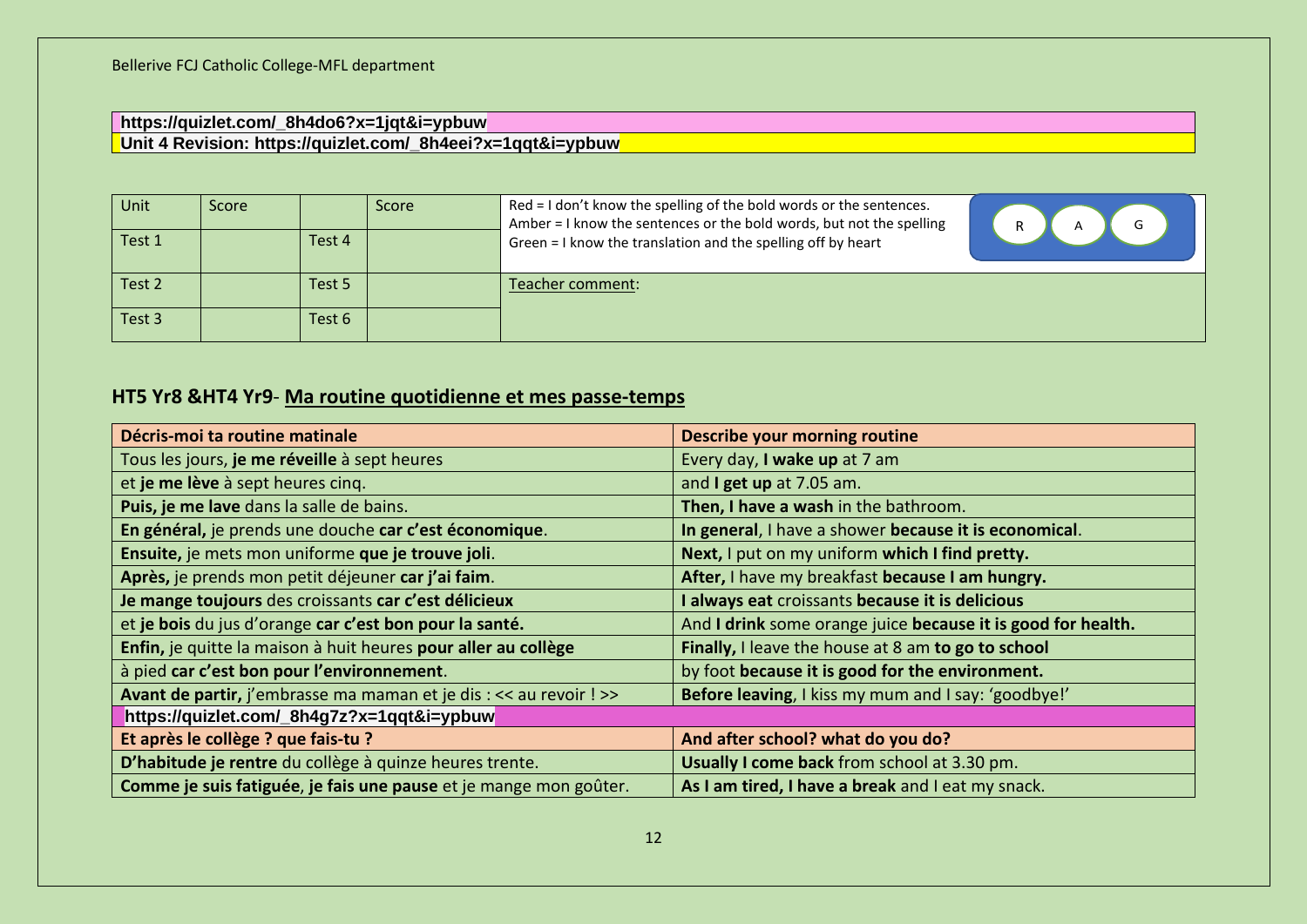| Après ça je regarde la télé car j'aime les dessins animés.            | After that I watch TV because I like cartoons.                   |
|-----------------------------------------------------------------------|------------------------------------------------------------------|
| Puis, je fais mes devoirs pendant deux heures. C'est difficile !      | Then, I do my homework for two hours. It is difficult!           |
| Ensuite, à dix-neuf heures c'est l'heure du dîner.                    | Next, at 7pm it is diner time.                                   |
| Enfin, je joue sur mon portable ou je lis car c'est passionnant.      | Finally, I play on my phone or I read because it is exciting.    |
| A vingt heures, je me couche mais avant de me coucher,                | At 8pm, I go to bed but before going to bed,                     |
| Je prends un bain, je me brosse les dents et je mets mon pyjama.      | I have a bath, I brush my teeth and I put my pyjamas on.         |
| Je me couche tôt car c'est important de bien dormir.                  | I go to bed early because it is important to sleep well.         |
| Quizlet set: https://quizlet.com/_8h4gmj?x=1qqt&i=ypbuw               |                                                                  |
| Quels sports aimes-tu ou n'aimes-tu pas ? Pourquoi ?                  | What sports do you like or don't you like? Why?                  |
| J'aime le foot et le rugby car c'est compétitif.                      | I like football and rugby because it is competitive.             |
| Mais mon frère n'aime pas ça.                                         | But my brother doesn't like it.                                  |
| Cependant, je n'aime pas le judo et le skate                          | However, I do not like judo and skateboarding                    |
| car c'est dangereux.                                                  | because it is dangerous.                                         |
| Quand il fait beau, j'adore jouer au badminton dans le parc.          | When the weather is good, I love playing badminton in the park.  |
| Mais, quand il fait mauvais, je déteste faire du jogging ou du vélo.  | But when the weather is bad, I hate going running or cycling.    |
| Quizlet set: https://quizlet.com/_8h4h4a?x=1qqt&i=ypbuw               |                                                                  |
| Que fais-tu le week-end avec ta famille ?                             | What do you do with your family at the weekend?                  |
| D'habitude le week-end je vais en ville avec ma famille               | Usually at the weekend I go to town with my family               |
| pour faire du shopping et pour manger au restaurant.                  | To go shopping and to eat at the restaurant                      |
| Puis, je regarde la télé et j'écoute de la musique                    | Then, I watch TV and I listen to music                           |
| car c'est relaxant et parfois c'est intéressant.                      | because it is relaxing and sometimes it is interesting.          |
| Enfin, je fais mes devoirs et je prépare le dîner avec maman.         | Finally, I do my homework and I prepare dinner with mum.         |
| Quizlet set: https://quizlet.com/_8h4hgs?x=1qqt&i=ypbuw               |                                                                  |
| Que vas-tu faire le week-end prochain avec tes amis ?                 | What are you going to do next weekend?                           |
| Le week-end prochain, s'il fait chaud, je vais aller au parc avec mes | Next weekend, if it is hot, I am going to go to the park with my |
| amis.                                                                 | friends.                                                         |
| Puis, je vais acheter une glace et je vais boire du coca              | Then, I am going to buy an ice cream and I am going to drink a   |
|                                                                       |                                                                  |
|                                                                       | coke                                                             |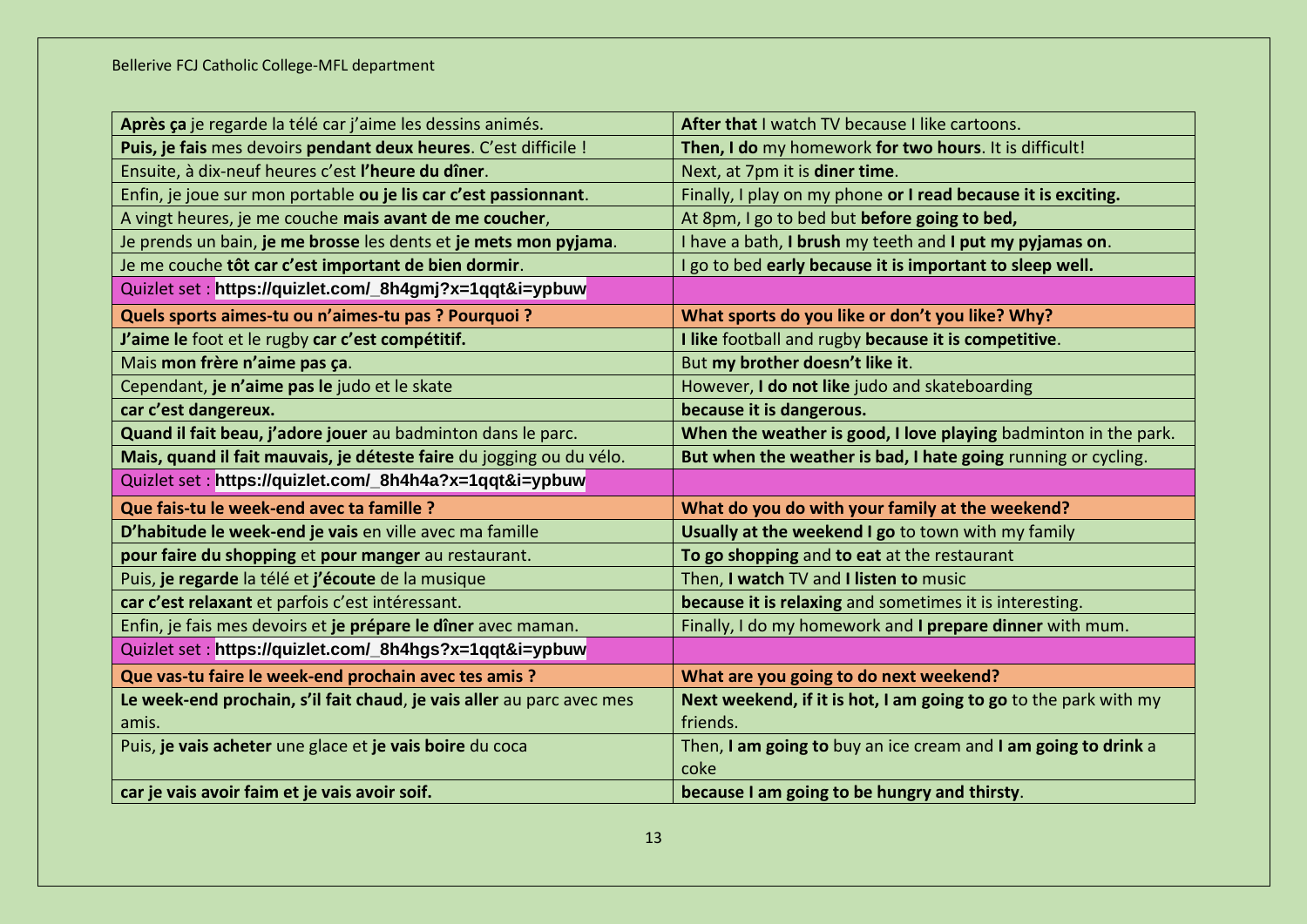| Mais ma copine Lilou va acheter du chocolat.                | But my friend Lilou is going to buy some chocolate. |
|-------------------------------------------------------------|-----------------------------------------------------|
| Enfin, on va faire du shopping                              | Finally, we are going to go shopping                |
| et on va regarder un film au cinéma.                        | and we are going to watch a movie at the cinema.    |
| Je pense que ça va être un week-end génial.                 | I think that it is going to be a great weekend.     |
| Quizlet set : https://quizlet.com/_8h4hwm?x=1qqt&i=ypbuw    |                                                     |
| Unit 5 revision: https://quizlet.com/_8h5w54?x=1qqt&i=ypbuw |                                                     |

| Unit   | Score |        | Score | Red = I don't know the spelling of the bold words or the sentences.<br>Amber = I know the sentences or the bold words, but not the spelling |  |
|--------|-------|--------|-------|---------------------------------------------------------------------------------------------------------------------------------------------|--|
| Test 1 |       | Test 4 |       | Green = I know the translation and the spelling off by heart                                                                                |  |
| Test 2 |       | Test 5 |       | Teacher comment:                                                                                                                            |  |
| Test 3 |       | Test 6 |       |                                                                                                                                             |  |

# **HT1 Yr9- Mes vacances**

| Où vas-tu en vacances d'habitude?                           | Where do you usually go on holiday?                    |
|-------------------------------------------------------------|--------------------------------------------------------|
| D'habitude, je vais en vacances au Portugal                 | Usually I go on holiday to Portugal                    |
| ou je vais en vacances en France en été.                    | or I go on holiday to France in the summer.            |
| J'aime aller en France car c'est joli.                      | I like going to France because it is pretty            |
| Nous allons toujours au bord de la mer.                     | We always go to the seaside.                           |
| Mais, je n'aime pas aller aux Etats-Unis car ça coûte cher. | But I do not like to go to USA because it is expensive |
| Avec qui vas-tu en vacances?                                | Who do you go on holiday with?                         |
| Je vais en vacances avec ma famille                         | I go on holiday with my family                         |
| bien que ce soit ennuyeux.                                  | <b>Although it is boring</b>                           |
| Je voudrais aller en vacances avec mes amis                 | I would like to go on holiday with my friends          |
| car je peux m'amuser avec eux                               | because I can have fun with them                       |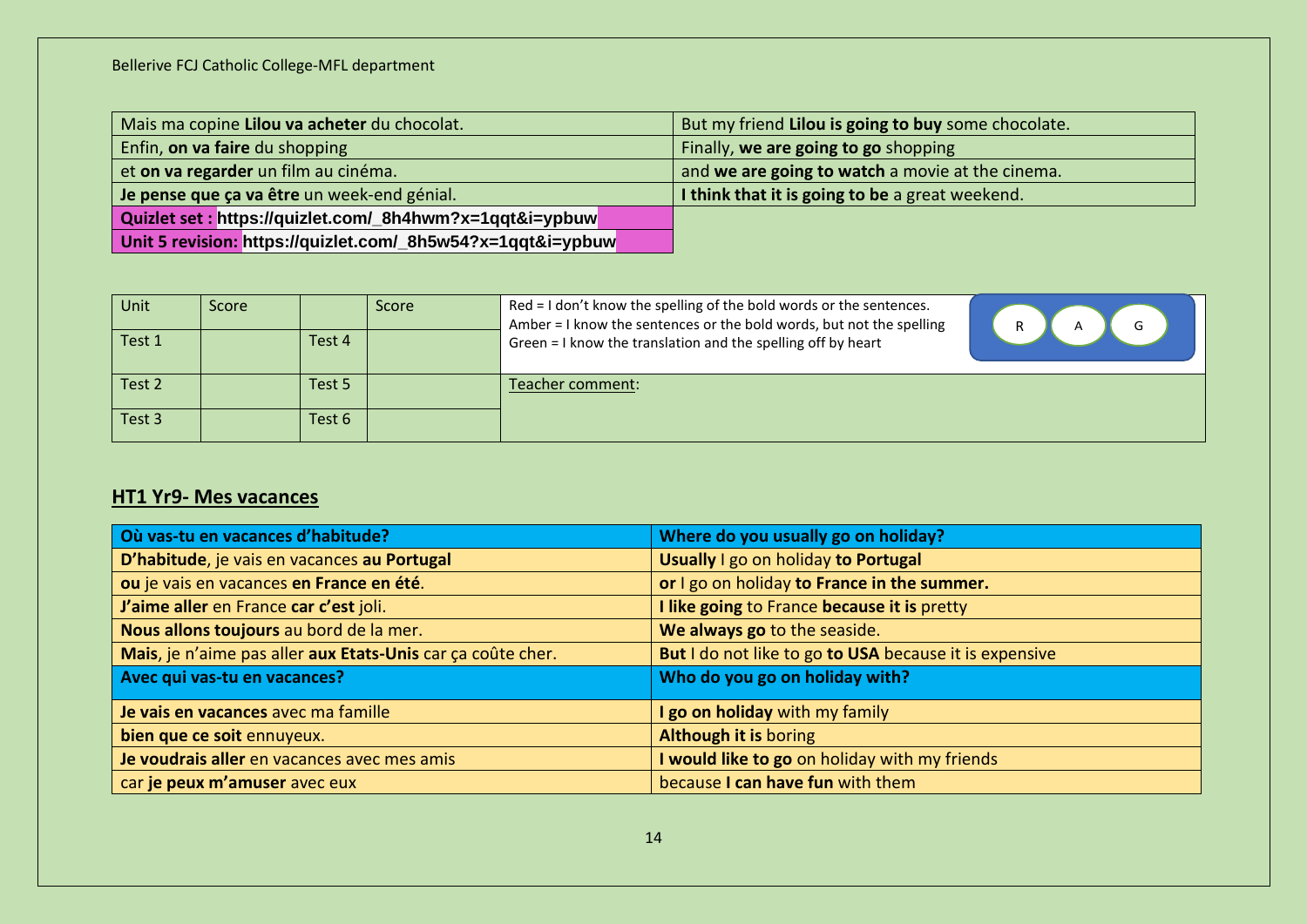| Quizlet set: https://quizlet.com/_8i8euq?x=1qqt&i=ypbuw          |                                                                      |  |
|------------------------------------------------------------------|----------------------------------------------------------------------|--|
| <b>Comment voyages-tu?</b>                                       | How do you travel?                                                   |  |
| Je voyage en avion car c'est plus rapide                         | I travel by plane because it is faster                               |  |
| et c'est aussi confortable que le train.                         | and it is as comfortable as the train.                               |  |
| mais ma mère préfère voyager en car                              | but my mum prefers travelling by coach                               |  |
| parce qu'elle pense que c'est bon pour l'environnement           | because she thinks that it is good for the environment               |  |
| et c'est plus sûr que de voyager en voiture                      | and it is safer than travelling by car                               |  |
| Où restes-tu?                                                    | Where do you stay?                                                   |  |
| Ma famille et moi restons dans un petit hôtel.                   | My family and I stay in a small hotel.                               |  |
| Nous y restons car c'est pratique                                | We stay there because it is practical.                               |  |
| De plus, c'est plus luxueux que de rester au camping à mon avis. | In addition, it is more luxurious than staying at the campsite in my |  |
|                                                                  | opinion.                                                             |  |
| Pour combien de temps?                                           | How long for?                                                        |  |
| On passe cinq jours de vacances en France                        | We spend five days on holiday in France                              |  |
| mais, j'aimerais y passer deux semaines                          | but I would like to spend two weeks there                            |  |
| Quizlet set:https://quizlet.com/_8i8f0z?x=1qqt&i=ypbuw           |                                                                      |  |
| Que fais-tu en vacances?                                         | What do you do on holiday?                                           |  |
| En général, je bronze sur la plage et de temps en temps,         | In general, I sunbathe on the beach and from time to time            |  |
| je nage dans la mer avec ma sœur.                                | I swim in the sea with my sister                                     |  |
| Cependant, je ne joue pas au volley                              | However, I do not play volleyball                                    |  |
| car c'est trop actif et fatigant                                 | because it is too active and tiring                                  |  |
| Aussi, je ne regarde jamais la télé pendant les vacances         | Also, I never watch TV during holiday                                |  |
| car je préfère passer du temps dehors.                           | because I prefer spending time outside.                              |  |
| J'aime les vacances car je peux me relaxer                       | I like holidays because I can relax                                  |  |
| Quizlet set: https://quizlet.com/_8i8f7i?x=1qqt&i=ypbuw          |                                                                      |  |
| Comment seraient tes vacances idéales si tu étais riche ?        | What would your ideal holiday be like if you were rich?              |  |
| Si j'étais riche, j'irais à Los Angeles                          | If I were rich, I would go to Los Angeles                            |  |
| avec tous mes amis pendant trois mois.                           | with all my friends for three months.                                |  |
| Nous voyagerions en jet privé et                                 | We would travel by private jet and                                   |  |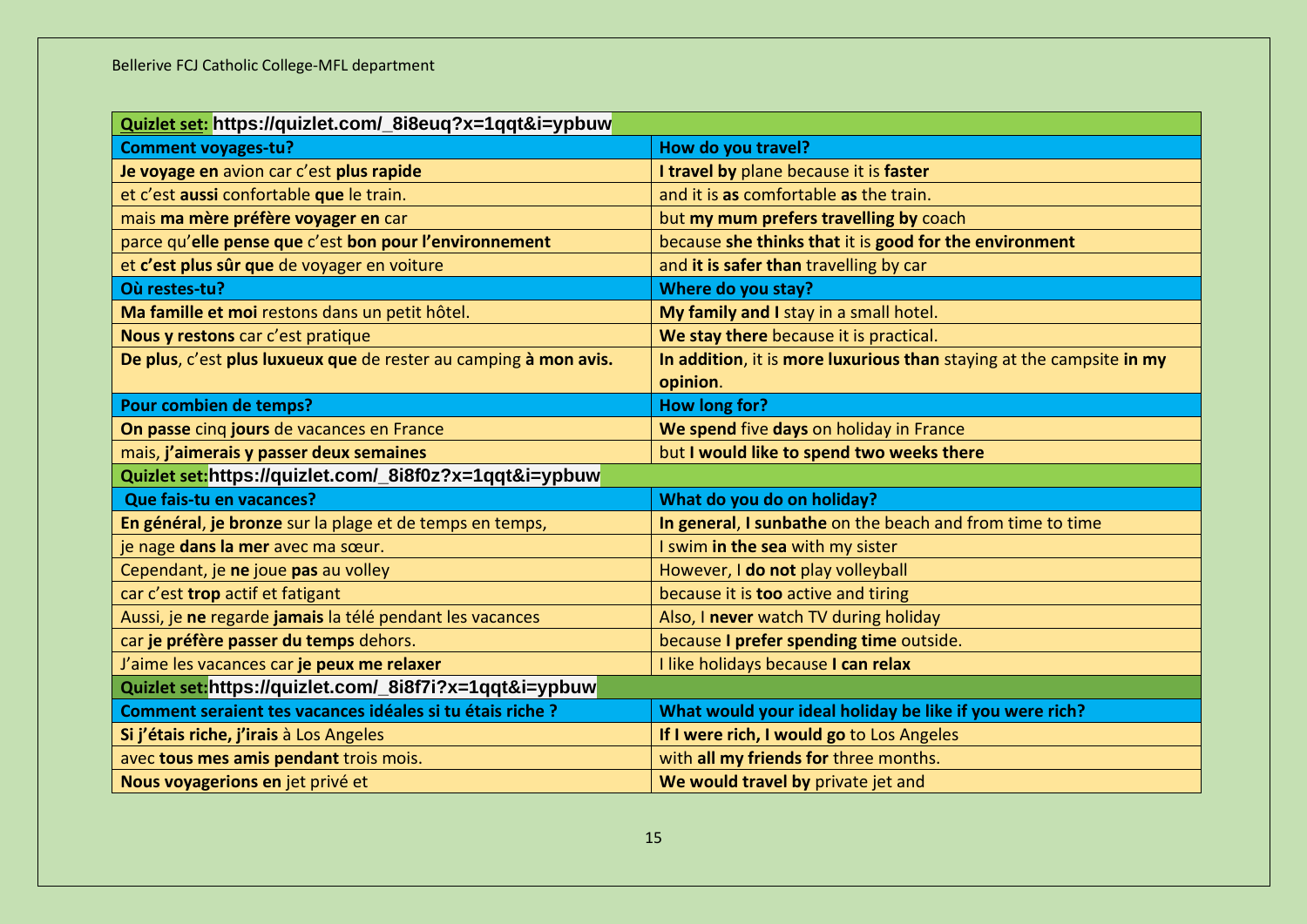| nous resterions dans un hôtel cinq étoiles.                      | We would stay in a 5 star hotel.                                 |  |
|------------------------------------------------------------------|------------------------------------------------------------------|--|
| Je ferais du shopping tous les jours car j'aime la mode          | I would go shopping every day because I like fashion             |  |
| et je mangerais dans des restaurants de luxe différents à chaque | and I would eat in different luxurious restaurants for each meal |  |
| repas.                                                           |                                                                  |  |
| Par contre, je ne visiterais pas les musées                      | However, I would not visit museums                               |  |
| ou les monuments car c'est barbant.                              | or monuments because it is boring.                               |  |
| Quizlet set:https://quizlet.com/_8i8ftj?x=1qqt&i=ypbuw           |                                                                  |  |

# **HT1Yr9- Mes dernières vacances**

| Qu'as-tu fait en vacances l'année dernière ?             | What did you do on holiday last year?                   |  |
|----------------------------------------------------------|---------------------------------------------------------|--|
| J'ai visité des musées et des monuments                  | I visited some museums and monuments                    |  |
| J'ai mangé dans un restaurant chinois le week-end        | I ate in a Chinese restaurant at the weekend            |  |
| J'ai traîné en ville avec mes copains                    | I hanged out in town with me friends                    |  |
| J'ai voyagé en avion et en bateau                        | I travelled by plane and boat                           |  |
| parce que c'est plus rapide que la voiture               | because it is faster than the car                       |  |
| J'ai exploré des jolis paysages quelquefois              | I sometimes explored pretty landscapes                  |  |
| J'ai regardé souvent des films sur ma tablette           | I often watched movies on my tablet                     |  |
| J'ai joué au beachvolley avec mes amis de temps en temps | I played beach volley from time to time with my friends |  |
| J'ai nagé dans la mer le matin                           | I swam in the sea in the morning                        |  |
| J'ai bronzé sur la plage l'après-midi                    | I sunbathed on the beach in the afternoon               |  |
| J'ai choisi de faire beaucoup d'activités                | I chose to do a lot of activities                       |  |
| par exemple j'ai fait de la voile                        | for example, I went sailing                             |  |
| Quizlet set: https://quizlet.com/_8i8g9s?x=1qqt&i=ypbuw  |                                                         |  |
| Les activités avec les verbes irréguliers au passé       | Activities with irregular verbs in the past tense       |  |
| J'ai fait de l'équitation                                | I went (I did) horse riding                             |  |
| et j'ai fait de la natation.                             | and I went swimming.                                    |  |
| Après avoir exploré, j'ai vu des dauphins                | After I explored, I saw dolphins                        |  |
| J'ai bu des cocktails sans alcool                        | I drank some mocktails                                  |  |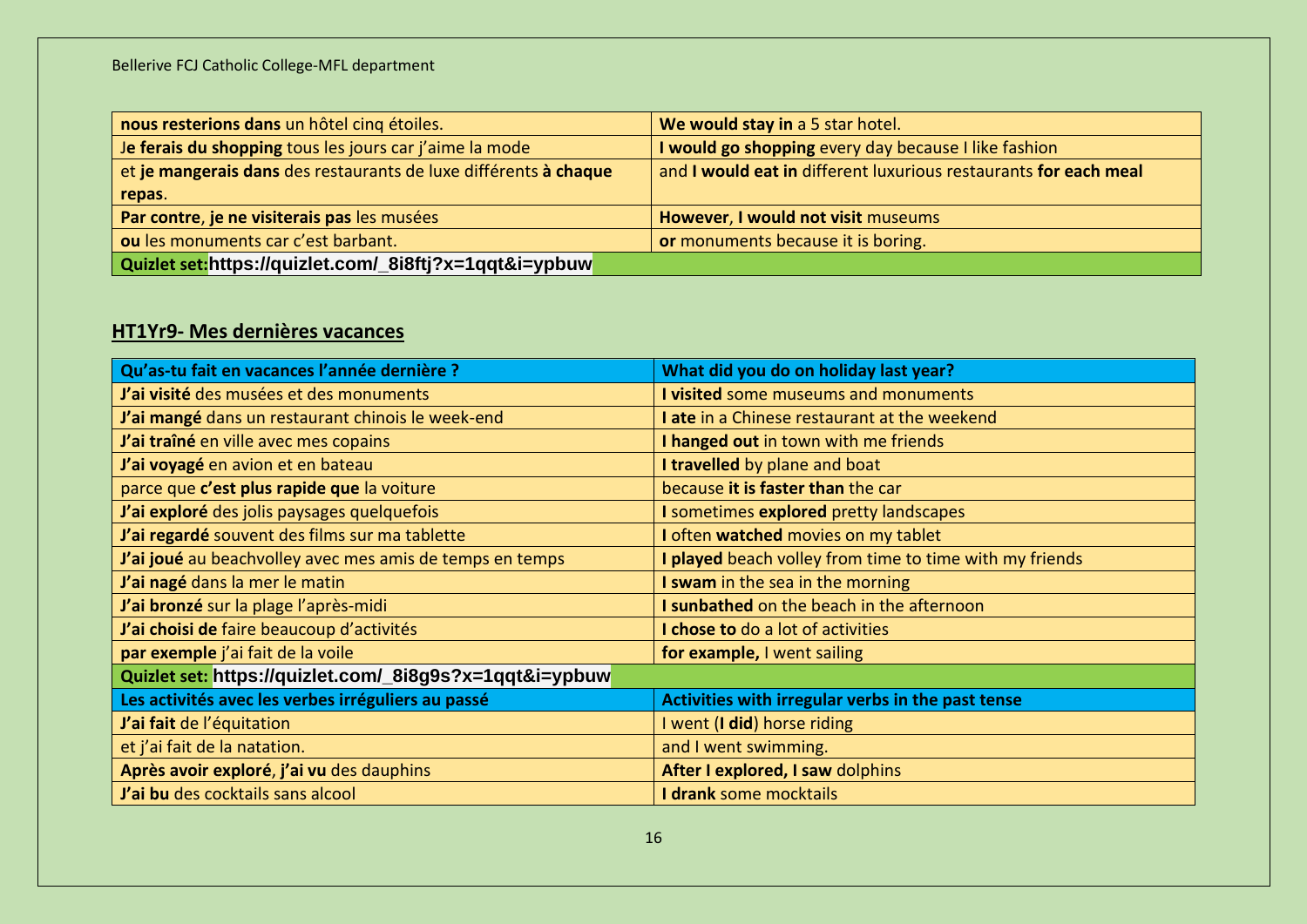| J'ai lu des magazines dans l'avion                                   | I read some magazines on the plane                      |  |
|----------------------------------------------------------------------|---------------------------------------------------------|--|
| car le voyage était long                                             | because the journey was long                            |  |
| J'ai eu des coups de soleil après avoir bronzé sur la plage          | I had sunburns after I sunbathed on the beach           |  |
| Quizlet set: https://quizlet.com/_8i8gfh?x=1qqt&i=ypbuw              |                                                         |  |
| Les verbes avec 'je suis' (Mrs Vandertramp)                          | <b>Verbs with 'I am' (Mrs Vandertramp)</b>              |  |
| je suis partie de Birmingham le lundi                                | I left Birmingham on Monday                             |  |
| et je suis revenue le week-end                                       | and I came back on the weekend                          |  |
| Tout d'abord, je suis arrivée à l'aéroport de Dubai à sept heures le | Firstly, I arrived at Dubai airport at 7 pm             |  |
| soir.                                                                |                                                         |  |
| Puis, je suis allée à l'hôtel avec mes valises                       | Then, I went to the hotel with my suitcases             |  |
| Ensuite, je suis sortie au restaurant pour manger un bon repas       | Next, I went out to the restaurant to eat a good meal   |  |
| Enfin, je suis restée dans ma chambre d'hôtel pour regarder la télé  | Finally, I stayed in my hotel room to watch TV          |  |
| Quizlet set: https://quizlet.com/_8i8gr4?x=1qqt&i=ypbuw              |                                                         |  |
| Les opinions au passé                                                | <b>Opinions in the past tense</b>                       |  |
| J'ai aimé les vacances parce que c'était relaxant                    | I liked holidays because it was relaxant                |  |
| J'ai adoré la nourriture car c'était délicieux                       | I loved the food because it was delicious               |  |
| J'ai détesté l'hôtel car c'était sale                                | I hated the hotel because it was dirty                  |  |
| Je n'ai pas aimé le voyage car c'était trop long                     | I did not like the journey because it was too long      |  |
| Ce n'était pas ennuyeux et ce n'était pas intéressant                | It was not boring, and it was not interesting           |  |
| Point de vue avec 3eme personne                                      | 3rd person's point of view                              |  |
| Elle/il a pensé que c'était luxueux                                  | She/he thought that it was luxurious                    |  |
| Elle/il a trouvé ça horrible car il a plu tout le temps              | She/he found it horrible because it rained all the time |  |
| Elle/il m'a dit que c'était passionnant                              | She/he told me that it was exciting                     |  |
| Quizlet set: https://quizlet.com/_8i8gzt?x=1qqt&i=ypbuw              |                                                         |  |
| Les problèmes en vacances                                            | <b>Problems on holiday</b>                              |  |
| Bien que j'aie aimé la nourriture, je suis tombée malade             | Although I liked the food, I fell sick                  |  |
| Il y avait trop de moustiques au camping                             | There were too many mosquitoes at the campsite          |  |
| Il y avait une araignée dans ma soupe                                | There was a spider in my soup                           |  |
| Le train était en retard                                             | The train was late                                      |  |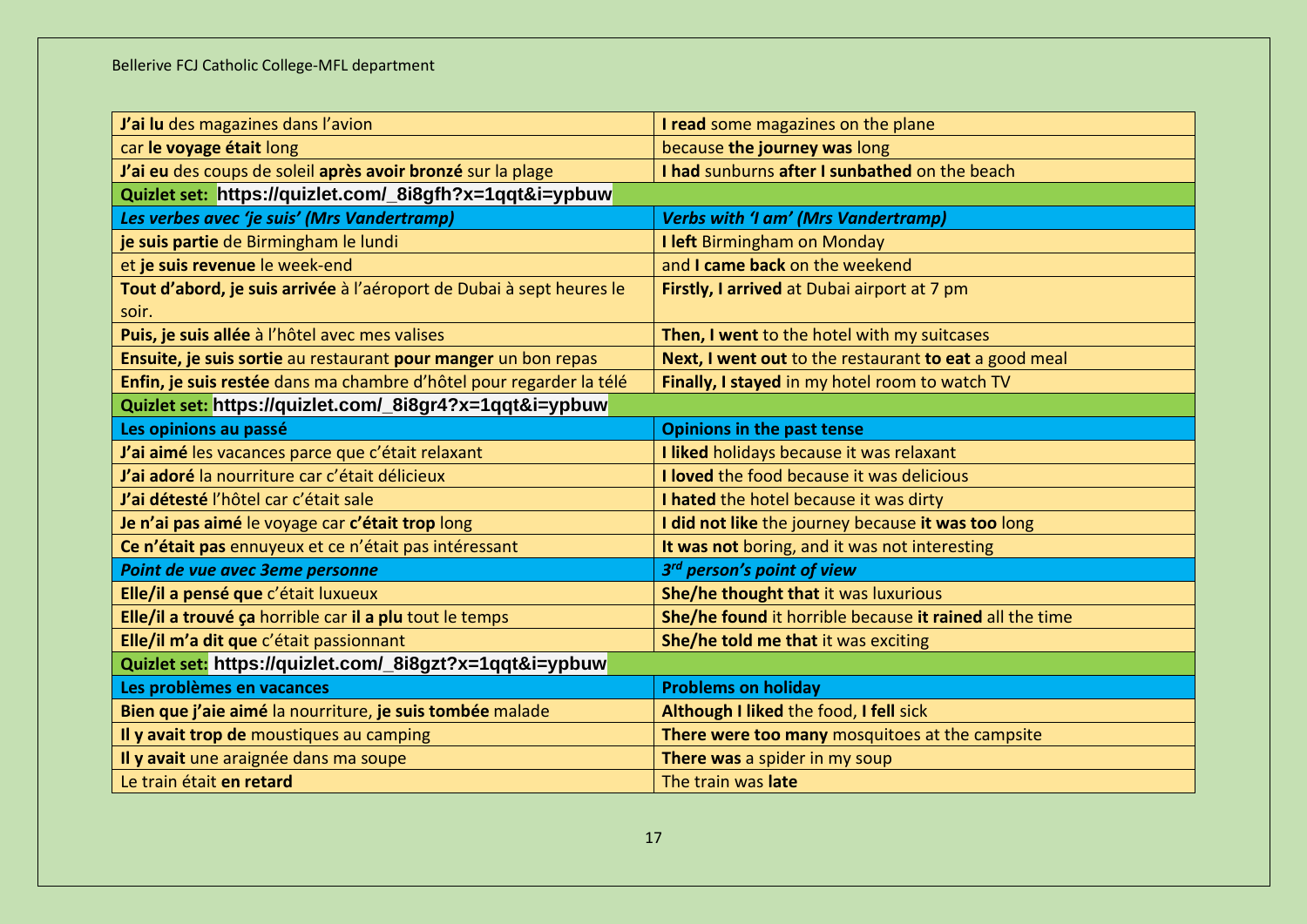| <i>I'ai raté mon bus</i>                                 | I missed my bus                 |
|----------------------------------------------------------|---------------------------------|
| <i>J'ai perdu mon passeport et mon portable</i>          | I lost my passport and my phone |
| Quizlet set : https://quizlet.com/_8i8h5m?x=1qqt&i=ypbuw |                                 |

| Unit   | Score |        | Score | Red = I don't know the spelling of the bold words or the sentences.<br>Amber = I know the sentences or the bold words, but not the spelling |  |
|--------|-------|--------|-------|---------------------------------------------------------------------------------------------------------------------------------------------|--|
| Test 1 |       | Test 4 |       | Green = I know the translation and the spelling off by heart                                                                                |  |
| Test 2 |       | Test 5 |       | Teacher comment:                                                                                                                            |  |
| Test 3 |       | Test 6 |       |                                                                                                                                             |  |

# **HT2 Yr8- La vie saine**

| Que manges-tu et que bois-tu d'habitude?                              | What do you usually eat and drink?                                   |
|-----------------------------------------------------------------------|----------------------------------------------------------------------|
| J'aime les fruits et les légumes comme par exemple les bananes et les | I like fruits and vegetables for example bananas and broccoli        |
| <b>brocolis</b>                                                       |                                                                      |
| parce que c'est délicieux et bon pour la santé.                       | because it is delicious and good for health.                         |
| Aussi, j'aime manger des croissants et j'aime boire du jus d'orange   | Also, I like to eat some croissants and I like drinking orange juice |
| pour mon petit déjeuner car je déteste le thé, c'est dégoûtant.       | for my breakfast because I hate tea, it is disgusting.               |
| Aussi pour mon déjeuner, je mange des pâtes et de la viande           | Also, for my lunch, I eat some pasta and some meat                   |
| de temps en temps car ça donne de l'énergie.                          | from time to time because it gives energy                            |
| Je bois souvent du jus de pomme car ça contient des vitamines.        | I often drink some apple juice because it contains vitamins.         |
| Le soir, pour mon diner, je mange de la soupe aux champignons,        | In the evening, for my dinner, I eat some mushroom soup,             |
| du pain et de la salade.                                              | some bread and salad.                                                |
| Pour le dessert, je mange un yaourt car ça contient du calcium.       | For dessert, I eat a yoghurt because it contains calcium.            |
| Ma sœur ne mange rien pour le petit déjeuner                          | My sister does not eat anything for breakfast, and she hates food    |
| et elle déteste la nourriture à la cantine.                           | and she hates the food at the canteen.                               |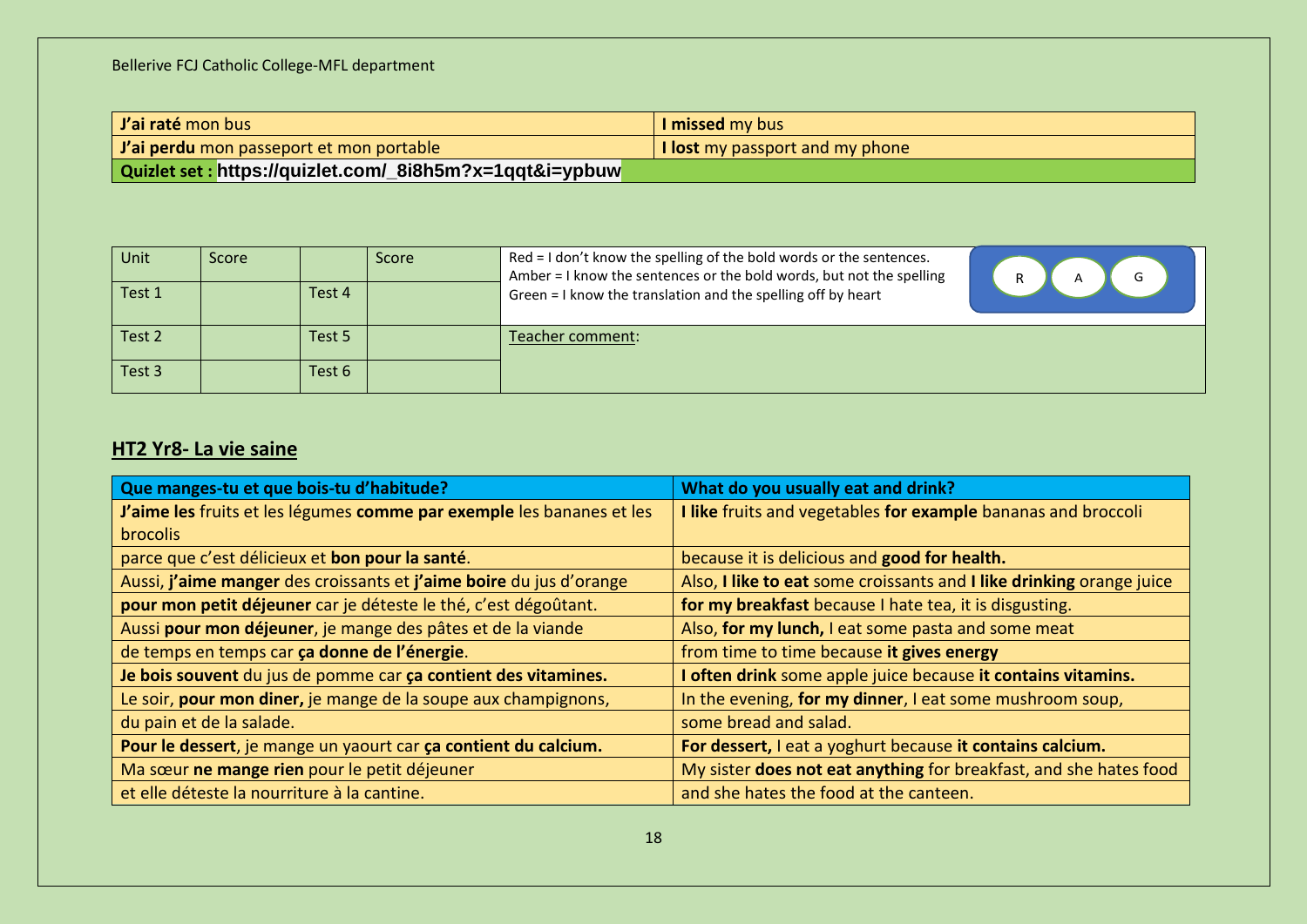| Elle dit que ce n'est pas bon et trop gras.                                | She says that it is not good and too fatty.                         |  |  |
|----------------------------------------------------------------------------|---------------------------------------------------------------------|--|--|
| Quizlet set: https://quizlet.com/_8i7nka?x=1qqt&i=ypbuw                    |                                                                     |  |  |
| Qu'est-ce qu'il faut manger et boire pour être en bonne santé?             | What do we have to eat and drink to be in good health?              |  |  |
| Pour être en bonne santé, il faut manger cinq fruits et légumes tous les   | To be in good health, we must eat 5 fruits and vegetables every     |  |  |
| jours.                                                                     | day.                                                                |  |  |
| Il faut consommer des produits laitiers comme le fromage et le lait        | We must eat dairy products such as cheese and milk                  |  |  |
| car ça contient du calcium, ce qui est bon pour les os.                    | because it contains calcium, which is good for your bones.          |  |  |
| Par contre, il ne faut pas boire des boissons gazeuses trop souvent        | On the other hand, we must not drink fizzy drinks too often         |  |  |
| et il ne faut pas manger trop de fast-food car c'est gras.                 | and we must not eat too much of fast food because it is fatty.      |  |  |
| Quizlet set: https://quizlet.com/_8i7nvo?x=1qqt&i=ypbuw                    |                                                                     |  |  |
| Que fais-tu pour avoir une vie saine?                                      | What do you do to have a healthy lifestyle?                         |  |  |
| Pour avoir une vie saine, je fais beaucoup de sports comme par             | To have a healthy lifestyle, I do a lot of sports for example       |  |  |
| exemple                                                                    |                                                                     |  |  |
| je joue au foot au collège une fois par semaine et je fais du judo avec    | I play football at school once a week and I do judo with my         |  |  |
| mes amis                                                                   | friends.                                                            |  |  |
| Aussi, je ne bois pas d'alcool et je ne fume pas car c'est très dangereux. | Also, I do not drink alcohol and I do not smoke because it is very  |  |  |
|                                                                            | dangerous.                                                          |  |  |
| Je n'aime pas l'odeur de la cigarette car ça me rend malade.               | I do not like the smell of the cigarette because it makes me feel   |  |  |
|                                                                            | sick.                                                               |  |  |
| je ne mange ni trop gras, ni trop salé ou sucré.                           | Finally, I do not eat neither too fat, nor too salty or sweet.      |  |  |
| Quizlet set: https://quizlet.com/_8i7o8g?x=1qqt&i=ypbuw                    |                                                                     |  |  |
| Que vas-tu faire pour garder la forme?                                     | What are you going to do to keep fit?                               |  |  |
| Pour garder la forme, je vais faire plus de sport                          | To keep fit, I am going to do more sport                            |  |  |
| et je vais passer moins de temps devant la télé.                           | and I am going to spend less time in front of TV.                   |  |  |
| En plus, j'irai au collège à pied car c'est un bon exercice.               | I addition, I will go to school by foot because it is good exercise |  |  |
| Aussi, je mangerai moins de pizza et de chocolat, bien que j'aime ça,      | Also, I will eat less pizza and chocolate although I like it.       |  |  |
| Quizlet set: https://quizlet.com/_8i7od0?x=1qqt&i=ypbuw                    |                                                                     |  |  |
| Décris une visite récente au restaurant                                    | Describe a recent visit to the restaurant                           |  |  |
| Le week-end dernier, c'était le mariage de ma tante et c'était magique!    | Last weekend, it was my aunt's wedding and it was magical!          |  |  |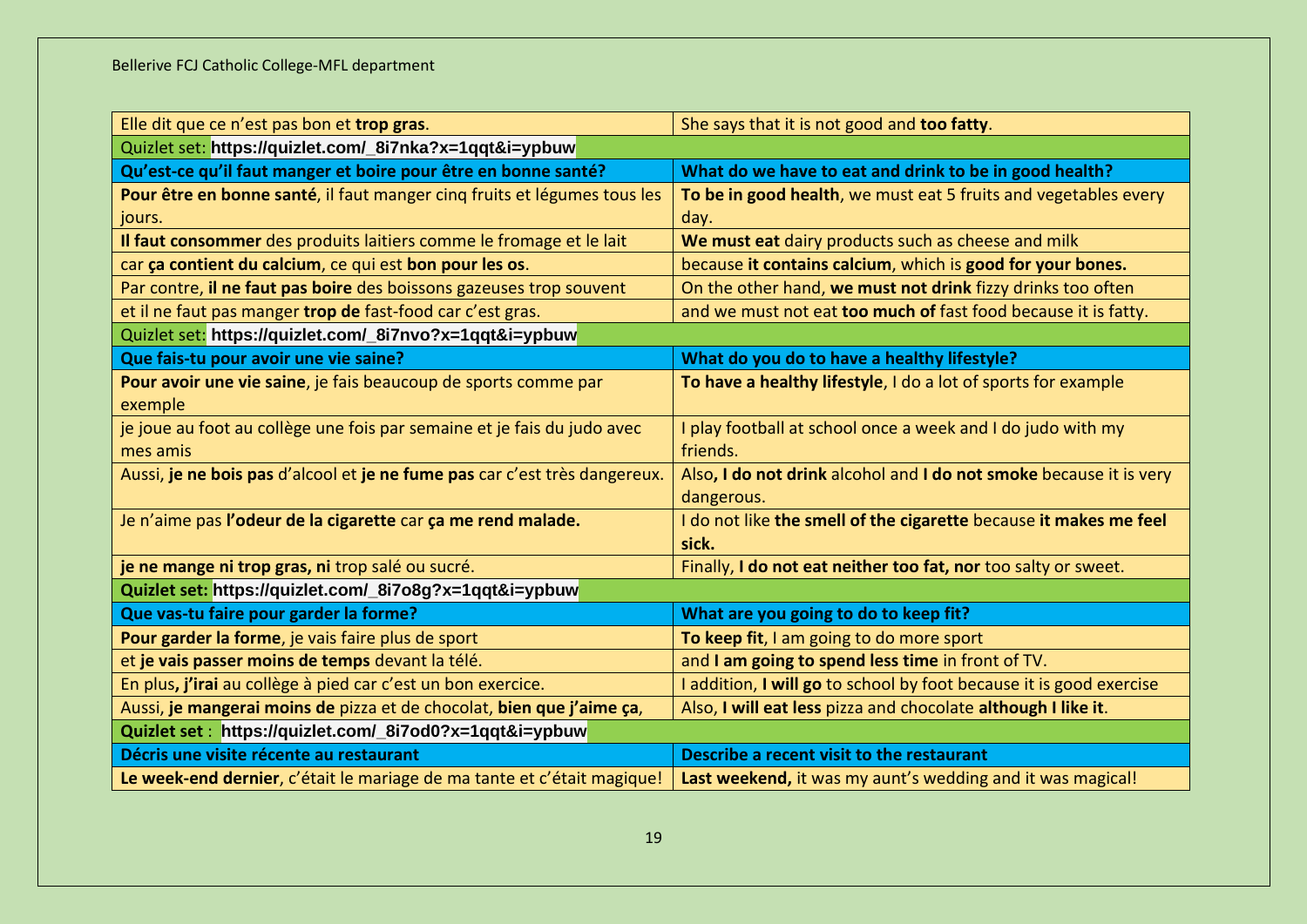| Après la cérémonie, nous sommes allés au meilleur restaurant.        | After the ceremony, we went to the best restaurant.            |
|----------------------------------------------------------------------|----------------------------------------------------------------|
| Tout d'abord, j'ai mangé des crudités et des samosas.                | Firstly, I ate some raw vegetables and some samosas.           |
| Ensuite, pour le plat principal, j'ai mangé du saumon et des légumes | Next, for the main dish, I ate some salmon and some vegetables |
| Et c'était absolument appétissant et bien cuisiné.                   | And it was absolutely appetising and well cooked.              |
| Ma mère a mangé du poulet et du riz épicé et elle n'a pas aimé du    | My mother ate some chicken and spicy rice and she did not like |
| tout.                                                                | it at all.                                                     |
| Elle a dit: << j'ai la bouche en feu!>> et j' ai rigolé!             | She said: 'my mouth is on fire!' and I laughed!                |
| Pour le dessert, nous avons mangé un superbe gâteau aux fruits et    | For dessert, we ate a superb fruit cake and                    |
| J'ai bu un cocktail sans alcool, mais c'était vraiment sucré.        | I drank a mocktail, but it was really sweet.                   |
| Mon père a bu trop de champagne et il était un peu ivre!             | My dad drank too much of champagne and he was a bit drunk!     |
| Quizlet set: https://quizlet.com/_8i7ohp?x=1qqt&i=ypbuw              |                                                                |
| Quels conseils donnerais-tu à un ado pour être en bonne santé?       | What advice would you give to a teenager to be healthy?        |
| Pour être en bonne santé, tu dois être actif et faire du sport.      | To be healthy, you must be active and do sport.                |
| Tu dois manger sainement et tu ne dois pas boire d'alcool.           | You must eat healthily, and you must not drink alcohol.        |
| Aussi, tu ne dois pas prendre de drogue car c'est très dangereux!    | Also, you must not take drugs because it is very dangerous!    |
| Quizlet set: https://quizlet.com/_8i7om2?x=1qqt&i=ypbuw              |                                                                |

| Unit   | Score |        | <b>Score</b> | Red = I don't know the spelling of the bold words or the sentences.<br>Amber = I know the sentences or the bold words, but not the spelling<br>D |
|--------|-------|--------|--------------|--------------------------------------------------------------------------------------------------------------------------------------------------|
| Test 1 |       | Test 4 |              | Green = I know the translation and the spelling off by heart                                                                                     |
| Test 2 |       | Test 5 |              | Teacher comment:                                                                                                                                 |
| Test 3 |       | Test 6 |              |                                                                                                                                                  |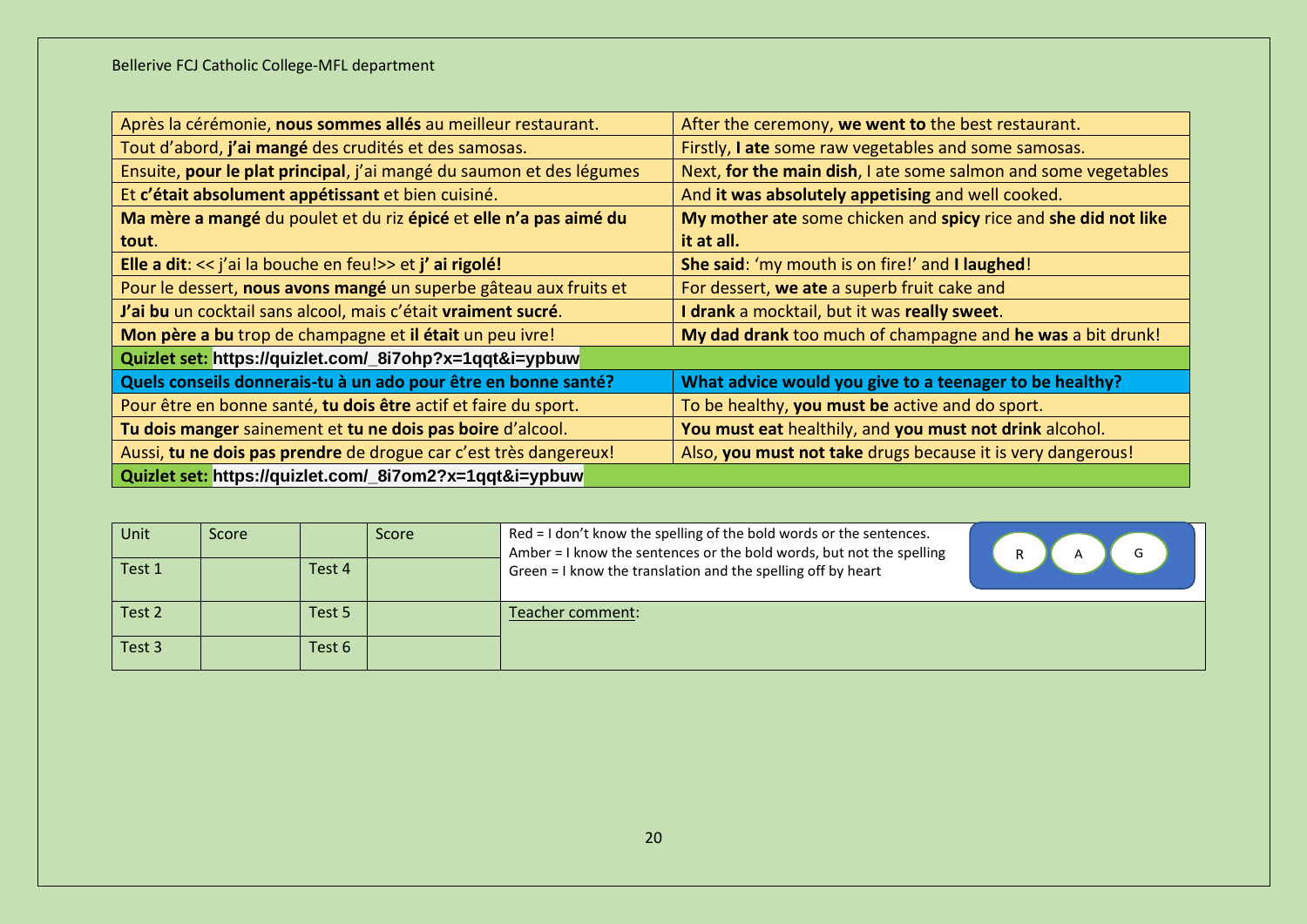# **HT3 Yr8- A la maison**

| Où habites-tu?                                                       | Where do you live?                                                      |
|----------------------------------------------------------------------|-------------------------------------------------------------------------|
| J'habite à Liverpool en Angleterre.                                  | I live in Liverpool in England.                                         |
| C'est la deuxième plus grande ville.                                 | It is the second biggest town.                                          |
| C'est une ville assez industrielle et très touristique.              | It is a quite industrial and very touristy town.                        |
| Malheureusement, c'est bruyant et pollué.                            | Unfortunately, it is noisy and polluted.                                |
| J'habite dans une grande maison individuelle                         | I live in a big detached house                                          |
| et j'y habite depuis dix ans                                         | and I have been living there for ten years                              |
| avec mes parents et mes grands-parents que j'adore.                  | with my parents and grandparents who I love.                            |
| Et comment est ton quartier?                                         | And what is your neighbourhood like?                                    |
| Mon quartier est assez tranquille et joli.                           | My neighbourhood is quite calm and pretty.                              |
| Mes voisins sont gentils et très serviables. J'ai de la chance!      | My neighbours are nice and very helpful. I am lucky!                    |
| Dans mon quartier, il y a une supérette et un fleuriste.             | In my neighbourhood there is a corner shop and a florist.               |
| Par contre il n'y a pas de centre sportif ou de bibliothèque.        | On the other hand, there is not any sport centre or library.            |
| Avant, il y avait deux boulangeries et c'était pratique.             | Before, there were two bakery shops and it was practical.               |
|                                                                      |                                                                         |
| Quizlet set: https://quizlet.com/_8i7opq?x=1qqt&i=ypbuw              |                                                                         |
| Qu'est-ce qu'il y a dans ta maison?                                  | What is there in your house?                                            |
| Dans ma maison, au rez-de-chaussée, il y a un une grande cuisine     | In my house, on the ground floor, there is a big kitchen and            |
| et un petit salon pour regarder la télé.                             | and a small living room to watch TV.                                    |
| Au premier étage, il y a la chambre de mes parents                   | On the first floor, there is my parents' bedroom and my grandparents'   |
| et celle de mes grands- parents.                                     | and my grandparents' bedroom.                                           |
| Il y a aussi ma chambre que je partage avec ma sœur.                 | There is also my bedroom which I share with my sister.                  |
| C'est pénible !                                                      | It is annoying!                                                         |
| La chambre de mon frère est plus grande que la mienne.               | My brothers' bedroom is bigger than mine.                               |
| C'est injuste !                                                      | It is unfair!                                                           |
| Au deuxième étage, il y a la salle de bains familiale, les toilettes | On the second floor, there is a family bathroom, the toilets            |
| et le bureau de mon père où c'est interdit d'entrer!                 | and my dad's office where it is forbidden to go in!                     |
| A l'extérieur, il y a un petit jardin avec des fleurs et notre       | Outside, there is a little garden with some flowers and our trampoline. |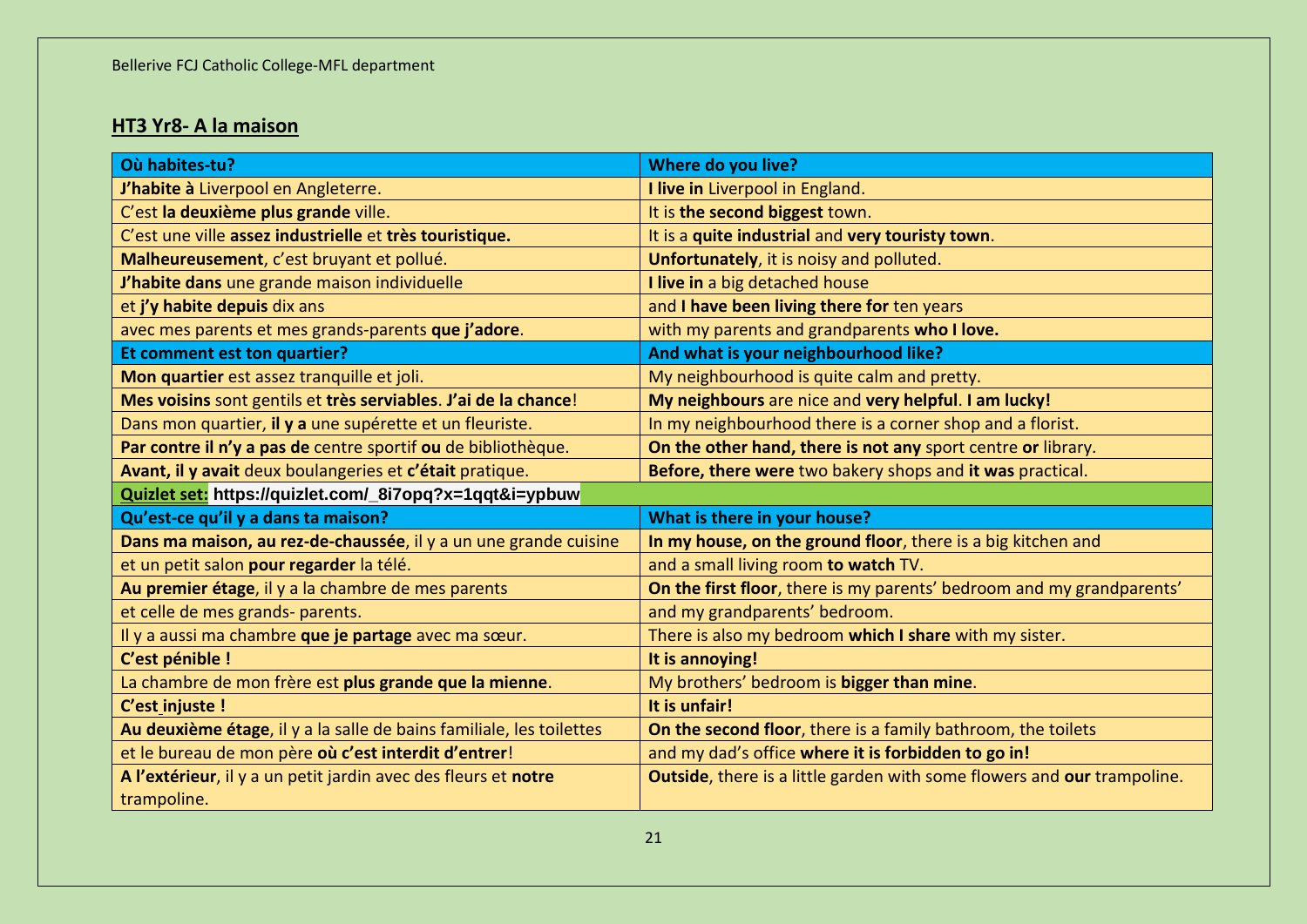| Si je pouvais changer quelque chose, j'aurais une autre salle de  | If I could change something, I would have another bathroom             |  |  |
|-------------------------------------------------------------------|------------------------------------------------------------------------|--|--|
| bains                                                             |                                                                        |  |  |
| car c'est toujours bondé le matin. C'est la panique!!             | because it is always crowded in the morning. We are going crazy!!      |  |  |
| Quizlet set: https://quizlet.com/_8i7ox9?x=1qqt&i=ypbuw           |                                                                        |  |  |
| <b>Comment est ta chambre?</b>                                    | What is your bedroom like?                                             |  |  |
| Ma chambre est assez douillette, mais parfois c'est le cirque !   | My bedroom is quite cosy, but sometimes it is shambolic!               |  |  |
| Les murs sont verts et roses et j'ai des rideaux jaunes.          | Walls are green and pink, and I have yellow curtains.                  |  |  |
| Sur les murs j'ai des posters de Little Mix, mon groupe préféré.  | On the walls I have posters of Little Mix, my favourite band.          |  |  |
| J'ai un lit double et à côté de mon lit, il y a ma table de nuit. | I have a double bed and next to my bed, there is my bedside table.     |  |  |
| J'ai aussi une énorme armoire pour mes vêtements en face du lit.  | I also have an enormous wardrobe for my clothes in front of the bed.   |  |  |
| A droite de l'armoire, il y a mon bureau et des étagères pour mes | On the right of the wardrobe, there is my desk and some shelves for my |  |  |
| livres.                                                           | <b>books</b>                                                           |  |  |
| A gauche de mon bureau, il y a commode rose                       | On the left of my desk, there is a pink chest of draws                 |  |  |
| où il n'y a pas de lampe.                                         | where there is not any lamp.                                           |  |  |
| Je n'aime pas partager ma chambre                                 | I do not like sharing my bedroom                                       |  |  |
| car ma sœur touche mes affaires!                                  | because my sister touches my stuff!                                    |  |  |
| Quizlet set: https://quizlet.com/_8i7p4c?x=1qqt&i=ypbuw           |                                                                        |  |  |
| Comment serait ta maison idéale?                                  | What would be your ideal house like?                                   |  |  |
| Ma maison idéale serait grandiose avec plusieurs salles de jeux.  | My ideal house would be grand with several game rooms.                 |  |  |
| Il y aurait un plus grand jardin avec des arbres et une piscine.  | There would be a bigger garden with trees and a swimming pool.         |  |  |
| Il n'y aurait pas de garage car c'est inutile                     | There would not be any garage because it is useless                    |  |  |
| et je ne partagerais pas ma chambre                               | and I would not share my bedroom                                       |  |  |
| et j'aurais mon propre bureau comme mon père.                     | and I would have my own office like my dad.                            |  |  |
| Ce serait comme dans mes rêves.                                   | It would be like in my dreams.                                         |  |  |
| Quizlet set: https://quizlet.com/_8i7p6p?x=1qqt&i=ypbuw           |                                                                        |  |  |
| Que fais-tu pour aider à la maison?                               | What do you do to help at home?                                        |  |  |
| Je ne fais pas grand-chose à la maison pour être honnête.         | I do not do a lot at home to be honest.                                |  |  |
| Mais quand j'aide ma mère, je prépare le diner dans la cuisine    | But when I help my mother, I prepare dinner in the kitchen             |  |  |
| et de temps en temps, je mets la table avant de manger.           | and from time to time, I set the table before eating.                  |  |  |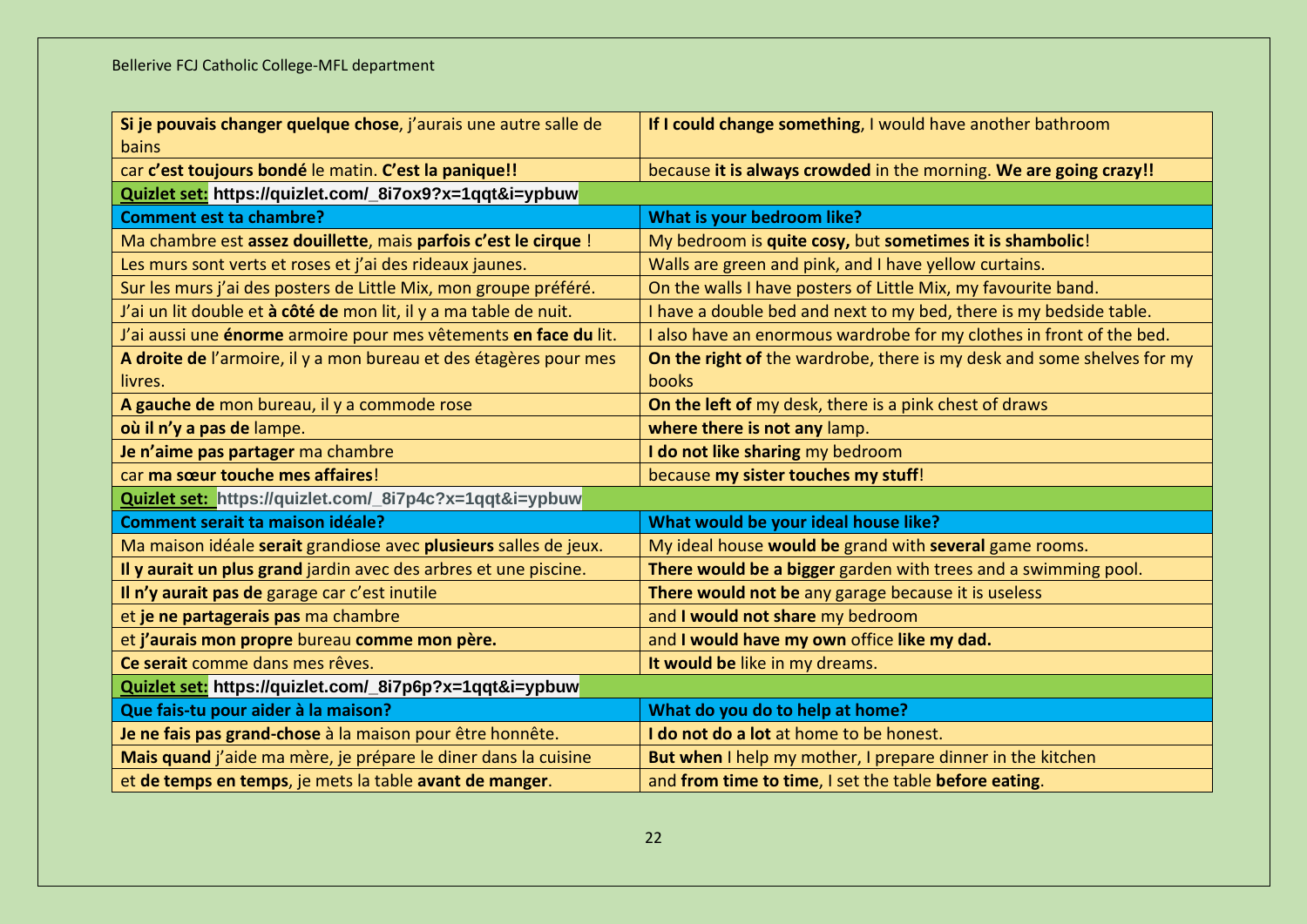| Après avoir mangé, ma sœur débarrasse souvent la table.             | After eating, my sister often clears the table.                     |
|---------------------------------------------------------------------|---------------------------------------------------------------------|
| Hier soir, j'ai aussi rangé et j'ai vidé la vaisselle.              | Last night I also tidied up, and I emptied the dish washer.         |
| Ce n'était pas difficile.                                           | It was not difficult.                                               |
| Quizlet set: https://quizlet.com/_8i7p9r?x=1qqt&i=ypbuw             |                                                                     |
| Que vas-tu faire plus souvent pour aider à la maison à l'avenir?    | What are your going to do more often to help at home in the future? |
| A l'avenir, je vais être plus active à la maison.                   | In the future, I am going to be more active at home.                |
| Donc, je pense que je vais préparer le petit déjeuner plus souvent. | Therefore, I think that I am going to prepare breakfast more often. |
| Aussi, je vais apprendre à jardiner avec ma grand-mère              | Also, I am going to learn gardening with my grandmother             |
| pour passer plus de temps avec elle car c'est important pour moi.   | to spend more time with her because it is important to me.          |
| Enfin, je vais passer moins de temps devant la télé                 | Finally, I am going to spend less time in front of TV               |
| et je vais ranger ma chambre.                                       | and I am going to tidy up my bedroom.                               |
| Quizlet set: https://quizlet.com/_8i7pgb?x=1qqt&i=ypbuw             |                                                                     |

| Unit   | Score |        | <b>Score</b> | Red = I don't know the spelling of the bold words or the sentences.<br>Amber = I know the sentences or the bold words, but not the spelling | R<br>G<br>A |
|--------|-------|--------|--------------|---------------------------------------------------------------------------------------------------------------------------------------------|-------------|
| Test 1 |       | Test 4 |              | Green = I know the translation and the spelling off by heart                                                                                |             |
| Test 2 |       | Test 5 |              | Teacher comment:                                                                                                                            |             |
| Test 3 |       | Test 6 |              |                                                                                                                                             |             |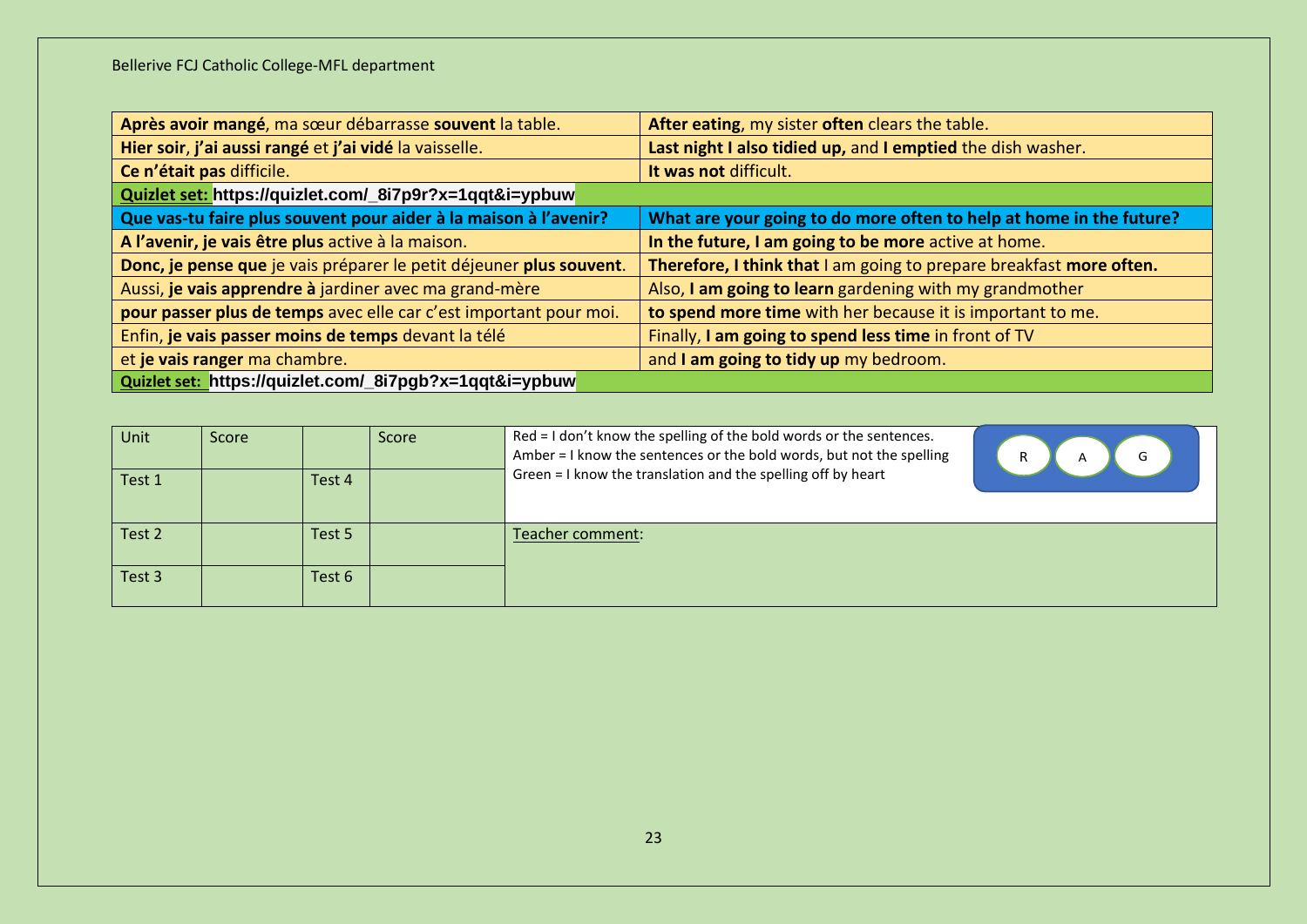# **HT3 Yr9- Les media**

| <b>Français</b>                                                      | <b>Anglais</b>                                                        |
|----------------------------------------------------------------------|-----------------------------------------------------------------------|
| Quels programmes télé aimes-tu?                                      | What TV shows do you like?                                            |
| J'aime les séries, mais je n'aime pas les infos                      | I like series, but I do not like the news                             |
| parce que ce n'est pas marrant.                                      | because it is not fun.                                                |
| Cependant, j'adore les feuilletons, mais je déteste la météo         | However, I love soap operas, but I hate weather forecast              |
| parce que c'est très barbant.                                        | because it is very boring.                                            |
| Quizlet set: https://quizlet.com/_8i8hlb?x=1qqt&i=ypbuw              |                                                                       |
| Quels programmes aimes-tu regarder à la télé avec ta famille?        | What TV shows do you like watching with your family?                  |
| J'aime regarder Coronation Street, mais je n'aime pas regarder       | I like watching CS, but I do not like watching E.                     |
| Eastenders.                                                          |                                                                       |
| Ma soeur adore regarder les documentaires, mais j'ai horreur de ça.  | My sister loves watching documentaries, but I cannot stand it.        |
| Combien de fois regardes-tu la télé?                                 | How many times do you watch TV?                                       |
| Je regarde la télé quatre fois par semaine après l'école             | I watch TV four times a week after school                             |
| Qu'est-ce que tu ne regardes pas?                                    | What don't you watch on TV?                                           |
| Je ne regarde pas les films d'amour car c'est ennuyeux et émouvant   | I do not watch love stories because it is boring and moving           |
| Et je ne regarde jamais les films d'horreur car c'est trop effrayant | And I never watch horror movies because it too scary                  |
| Quizlet set: https://quizlet.com/_8i8hxs?x=1qqt&i=ypbuw              |                                                                       |
| Qu'as-tu regardé au ciné récemment ?                                 | What did you recently watch at the cinema?                            |
| Le week-end dernier, je suis allée au ciné avec mes sœurs.           | Last weekend I went to the cinema with my sisters                     |
| Nous sommes allées voir le nouveau film qui s'appelle 'Le Joker'.    | We went to watch the new movie called 'Joker'                         |
| C'est un film de science-fiction.                                    | It is a sci-fi movie                                                  |
| L'acteur principal est Joaquin Phoenix.                              | The main actor is Joaquin Phoenix                                     |
| Le film a duré deux heures et l'histoire était époustouflante.       | The movie lasted for 2 hours and the story was breath-taking          |
| J'ai trouvé le film intéressant et les effets spéciaux étaient       | I found the movie interesting and the special effects were fantastic. |
| fantastiques.                                                        |                                                                       |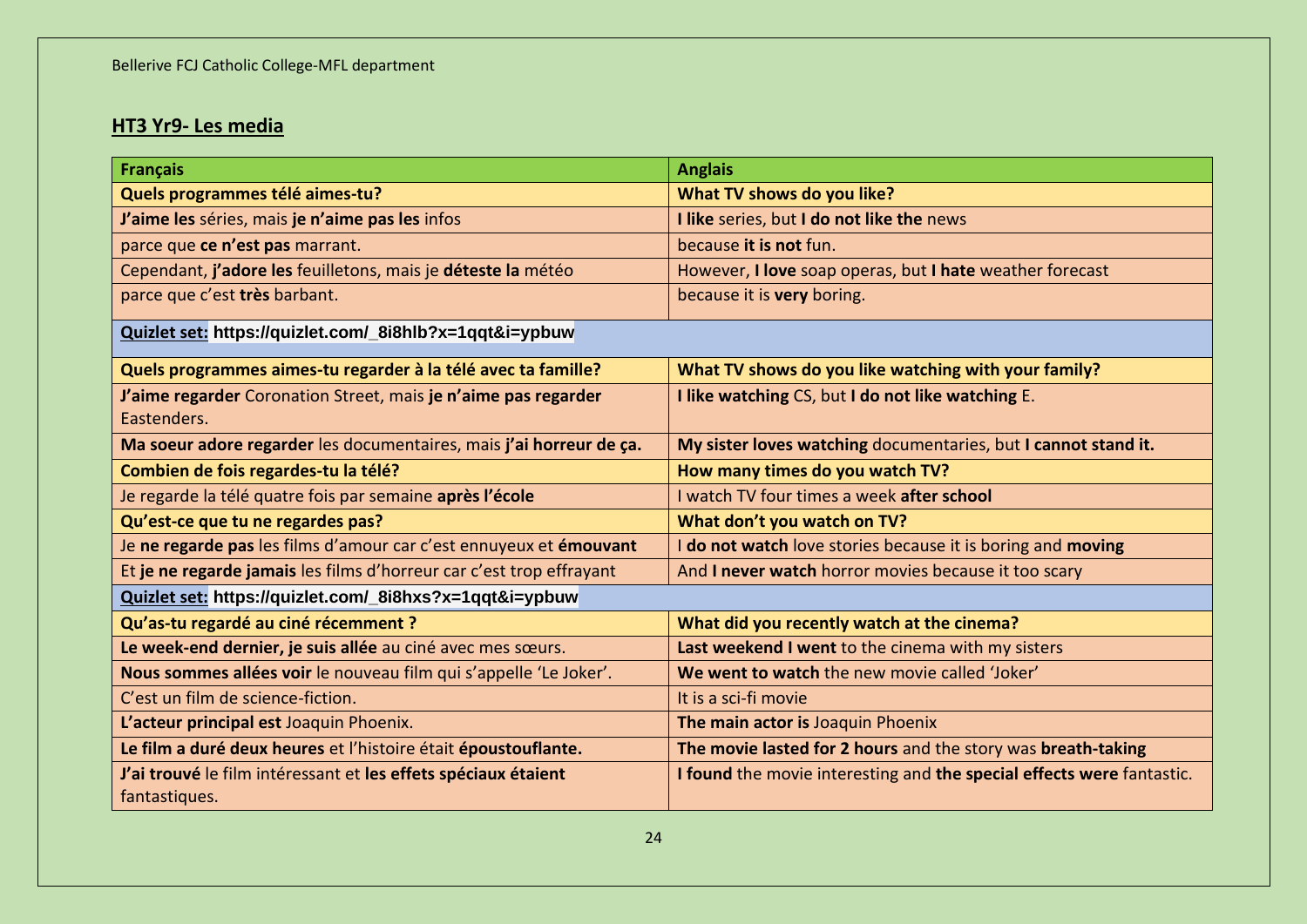| En revanche, ma sœur a trouvé le film triste                       | On the other hand, my sister found the movie sad                         |
|--------------------------------------------------------------------|--------------------------------------------------------------------------|
| A son avis, il n'y avait pas assez d'action                        | In her opinion, there was not enough action                              |
| Mais, selon moi, c'était parfait et on s'est bien amusées !        | But, according to me it was perfect, and we had fun!                     |
| Pendant le film, j'ai mangé du popcorn et j'ai bu du coca          | During the movie, I ate some popcorn and I drank a coke                  |
| Quizlet set: https://quizlet.com/_8i8i4l?x=1jqt&i=ypbuw            |                                                                          |
| Que vas-tu regarder la prochaine fois?                             | What are you going to watch next time?                                   |
| Le mois prochain, je vais regarder un dessin animé                 | Next month, I am going to watch a cartoon                                |
| qui s'appelle le Roi Lion avec toutes mes amies                    | called Lion King with all my friends                                     |
| Je crois que le film est mieux que le livre                        | I believe that the movie is better than the book                         |
| Je pense que nous allons adorer ce film car ça a l'air cool        | I think that we are going to love this movie because it looks cool       |
| Il dit que le Roi Lion est moins drôle qu' Up                      | He says that the Lion king is less funny than Up                         |
| Mais il est plus long et la musique est plus belle                 | But it is longer, and the music is more beautiful                        |
| Je suis fan de livres de fantaisie car ça me fait rêver            | I am a fan of fantasy books because it makes me dream                    |
| Je me passionne aussi pour les magazines de mode, mais c'est moins | I have also a passion for fashion magazines, but it is less intellectual |
| intellectuel                                                       |                                                                          |
| Quizlet set: https://quizlet.com/_8i8ijw?x=1qqt&i=ypbuw            |                                                                          |

| Unit   | <b>Score</b> |        | Score | Red = I don't know the spelling of the bold words or the sentences.<br>Amber = I know the sentences or the bold words, but not the spelling<br>R. |  |
|--------|--------------|--------|-------|---------------------------------------------------------------------------------------------------------------------------------------------------|--|
| Test 1 |              | Test 4 |       | Green = I know the translation and the spelling off by heart                                                                                      |  |
| Test 2 |              | Test 5 |       | Teacher comment:                                                                                                                                  |  |
| Test 3 |              | Test 6 |       |                                                                                                                                                   |  |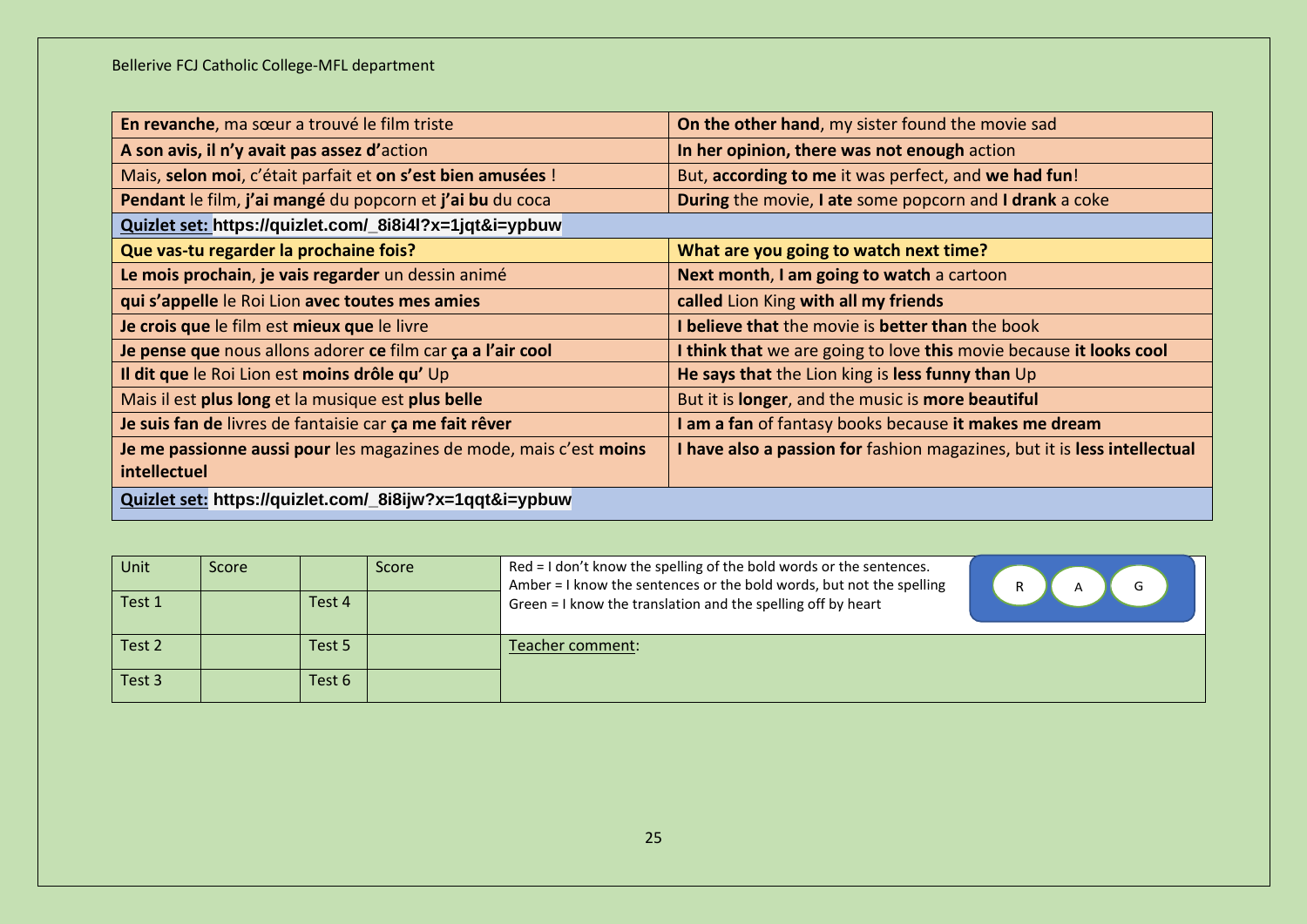# **HT3Yr9 - Internet et les réseaux sociaux**

| Que fais-tu sur ton portable, ton ordinateur ou ta tablette?                 | What do you do on your mobile phone, your computer or your tablet? |
|------------------------------------------------------------------------------|--------------------------------------------------------------------|
| D'habitude, j'utilise mon portable pour téléphoner à mes amis<br>et          | Usually I use my phone to call my friends and                      |
| aussi pour regarder des vidéos drôles.                                       | also to watch funny videos                                         |
| J'adore utiliser mon portable car c'est rapide et utile.                     | I love to use my phone because it is fast and useful               |
| Mais, je n'aime pas utiliser ma tablette car c'est très grand                | But, I don't like to use my table because it is very big           |
| et ce n'est pas pratique.                                                    | and it is not practical                                            |
| Enfin, j'utilise mon ordinateur pour faire mes devoirs de temps<br>en temps. | Finally, I use my computer to do my homework from time to time.    |
| Quizlet set: https://quizlet.com/_8i8in1?x=1qqt&i=ypbuw                      |                                                                    |
| Que fais-tu sur internet après le collège?                                   | What do you do on the internet after school?                       |
| Sur internet, je joue souvent à des jeux vidéo car c'est amusant<br>et.      | On the internet, I often play video games because it is fun and    |
| Je vais sur Youtube pour regarder des clips vidéo car                        | I go on Youtube to watch video clips because                       |
| j'adore la musique Pop comme Beyoncé.                                        |                                                                    |
|                                                                              | I love Pop music such as Beyonce.                                  |
| Aussi, je fais des recherches pour trouver des informations                  | Also, I research to find information                               |
| car c'est bon pour ma culture. Je suis intelligente!                         | because it is good for my culture. I am clever!                    |
| après le collège, je ne surfe pas sur internet pour télécharger              | After school, I do not surf the net to download                    |
| des films car c'est illégal!                                                 | movies because it is illegal                                       |
| Quizlet set: https://quizlet.com/_8i8is1?x=1qqt&i=ypbuw                      |                                                                    |
| Quels sont les avantages et les inconvénients de l'internet?                 | What are the advantages and disadvantages of the internet?         |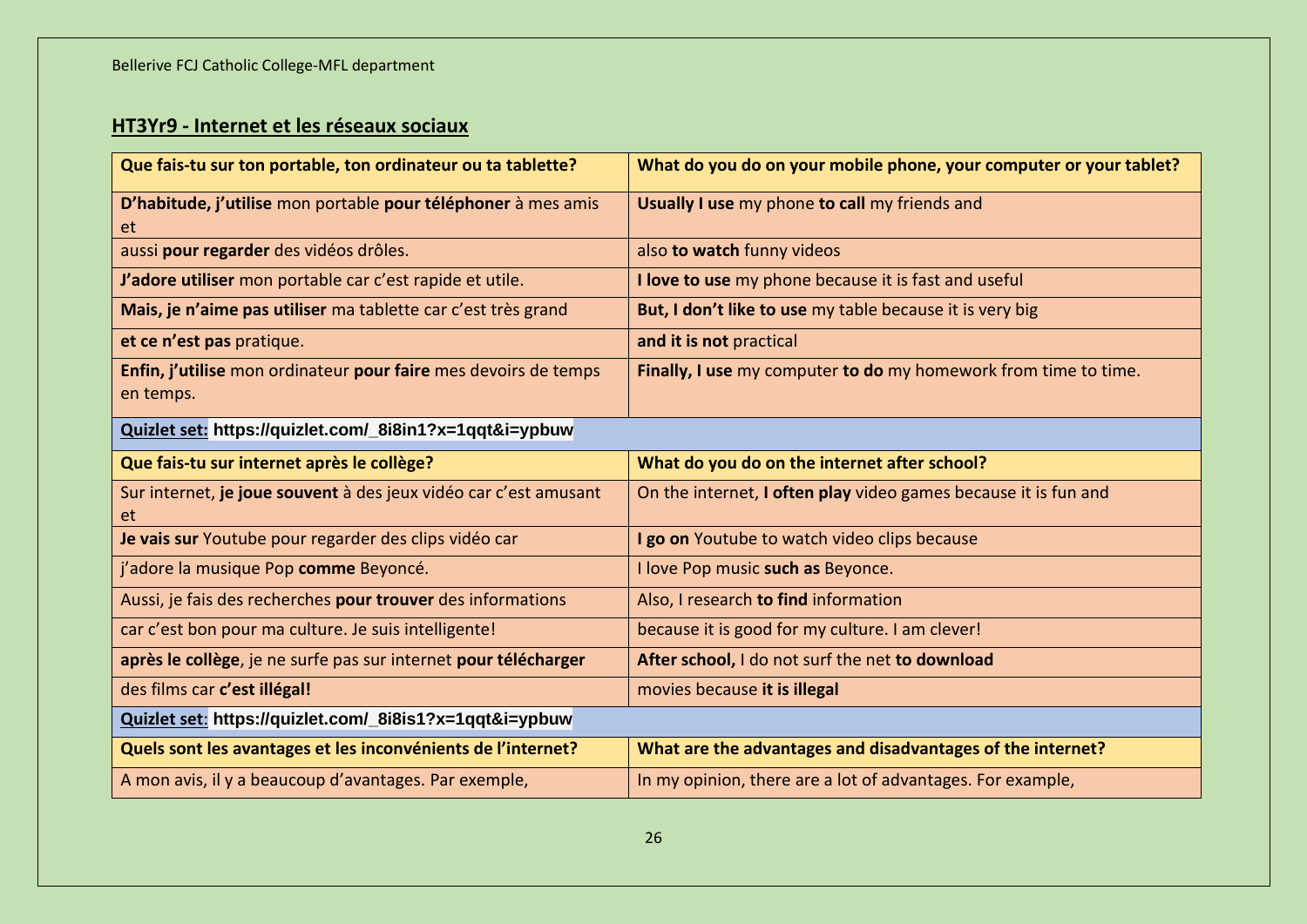| on peut aller sur les réseaux sociaux comme Instagram ou<br>Facebook.                | we can go on social media like Instagram or Facebook                       |  |  |
|--------------------------------------------------------------------------------------|----------------------------------------------------------------------------|--|--|
| Aussi, on peut trouver des informations utiles pour les devoirs.                     | Also, we can find useful information for homework.                         |  |  |
| Mais, il ne faut pas utiliser Google translate ! C'est nul !                         | But we must not use Google translate! It is rubbish!                       |  |  |
| Par contre, il y a des inconvénients: on peut devenir accro                          | On the other hand, there are some disadvantages: we can become<br>addicted |  |  |
| et on peut parler aux inconnus! C'est très dangereux.                                | and we can talk to strangers! It is very dangerous!                        |  |  |
| En plus, on peut partager des informations personnelles et                           | In addition, we can share personal information and                         |  |  |
| des mauvaises personnes peuvent voler notre identité! C'est<br>horrible!             | Bad people can steal our identity! It is horrible!                         |  |  |
| Quizlet set: https://quizlet.com/_8i7qb0?x=1qqt&i=ypbuw                              |                                                                            |  |  |
| Qu'as-tu fait la semaine dernière sur les réseaux sociaux?                           | What did you do last week on social media?                                 |  |  |
| J'étais très occupée!                                                                | I was very busy!                                                           |  |  |
| Tout d'abord, j'ai modifié mes préférences et mes paramètres car<br>c'est important. | First, I updated my likes and my settings because it is important.         |  |  |
| Puis, j'ai commenté les photos de mes amis car ils sont allés en<br>vacances.        | Then, I commented pictures of my friends because they went on<br>holiday.  |  |  |
| Ensuite, j'ai posté mes selfies car j'ai essayé mon nouveau<br>maquillage.           | Next, I posted my selfies because I tried my new make-up.                  |  |  |
| Mais, je n'ai pas fait de quiz et je n'ai pas regardé mes<br>youtubeurs favoris.     | But I did not do any quizzes and I did not watch my favourite youtubers.   |  |  |
| car je devais faire mon travail scolaire! Et oui, ce n'est pas<br>passionnant !      | Because I had to do my schoolwork! And yes, it is not exciting!            |  |  |
| N'est-ce pas?                                                                        | Isn't it?                                                                  |  |  |
| Quizlet set: https://quizlet.com/_8i7qgw?x=1qqt&i=ypbuw                              |                                                                            |  |  |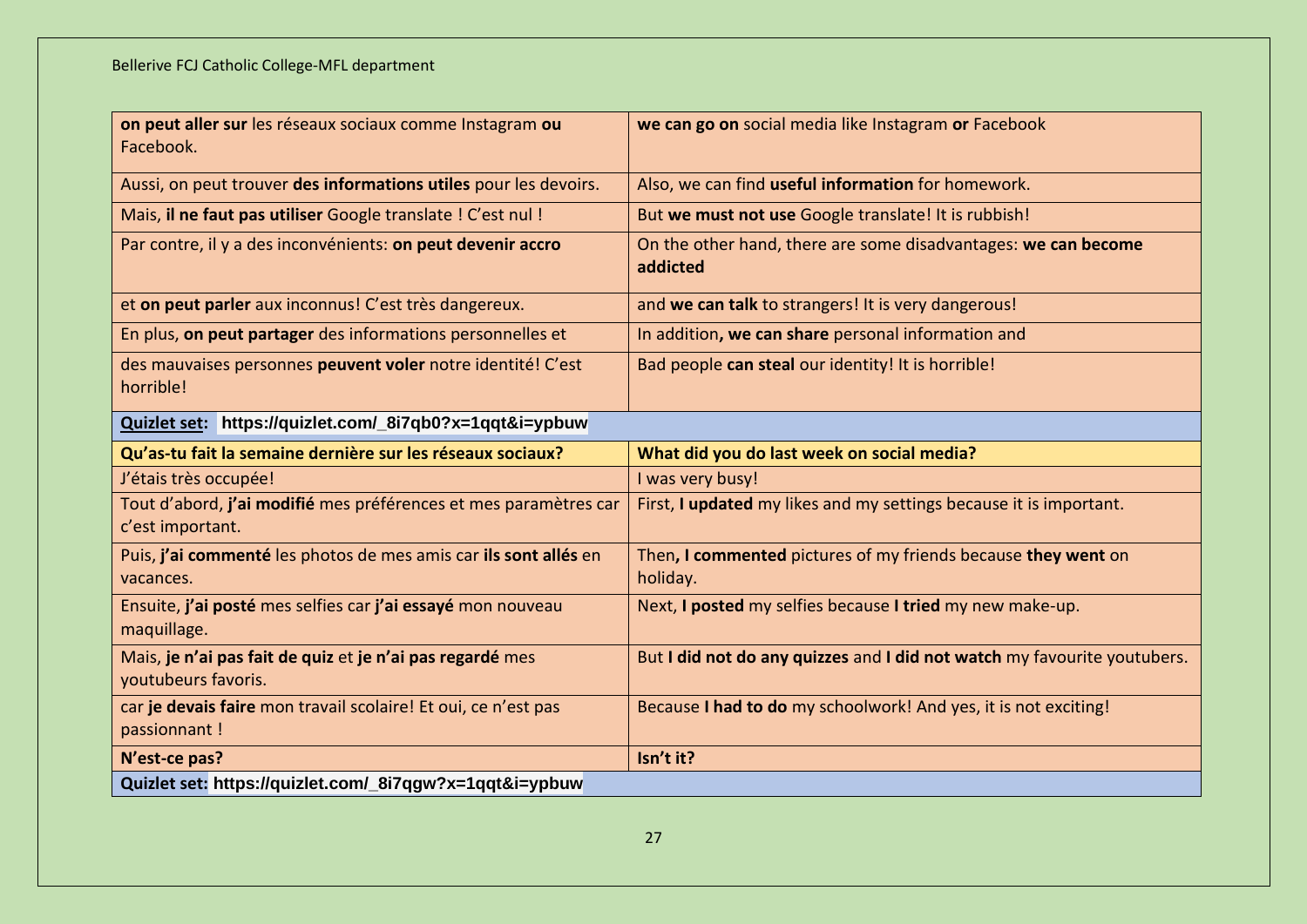| Que vas-tu faire le week-end prochain?                                                              | What are you going to do next weekend?                                                            |  |  |  |  |
|-----------------------------------------------------------------------------------------------------|---------------------------------------------------------------------------------------------------|--|--|--|--|
| Je ne sais pas encore !                                                                             | I do not know yet!                                                                                |  |  |  |  |
| Je vais sûrement écouter de la musique car ce sera l'anniversaire<br>de ma tante.                   | am certainly going to listen to music because it will be my auntie's<br>birthday.                 |  |  |  |  |
| Ensuite, je pense que je vais faire des recherches pour mon<br>projet d'art, ce sera assez barbant. | Next, I think that I am going to do some research for my art project, it<br>will be quite boring. |  |  |  |  |
| Enfin, ma mère va faire des achats en ligne car ce sera Black<br>Friday                             | Finally. My mum is going to buy things online because it will be Black<br>Friday                  |  |  |  |  |
| et elle a besoin d'acheter des nouvelles chaussures.                                                | and she needs to buy new shoes                                                                    |  |  |  |  |
| Quizlet set: https://quizlet.com/_8i7qld?x=1qqt&i=ypbuw                                             |                                                                                                   |  |  |  |  |

| Unit   | Score |        | Score | Red = I don't know the spelling of the bold words or the sentences.<br>Amber = I know the sentences or the bold words, but not the spelling | $\mathsf{R}$ |
|--------|-------|--------|-------|---------------------------------------------------------------------------------------------------------------------------------------------|--------------|
| Test 1 |       | Test 4 |       | Green = I know the translation and the spelling off by heart                                                                                |              |
| Test 2 |       | Test 5 |       | Teacher comment:                                                                                                                            |              |
| Test 3 |       | Test 6 |       |                                                                                                                                             |              |

# **HT4 Yr9- Le monde du travail**

| Que fais-tu pour aider à la maison ?                               | What do you do to help at home?                                    |
|--------------------------------------------------------------------|--------------------------------------------------------------------|
| Je suis très active chez moi et j'aide beaucoup mes parents.       | I am very active at mine and I help my parents a lot.              |
| D'habitude, je fais la vaisselle et je passe souvent l'aspirateur. | Usually, I do the washing up and I often vacuum.                   |
| Aussi, le samedi je sors les poubelles et hier j'ai rangé ma       | Also, on Saturday I take the bins out and yesterday I tidied up my |
| chambre.                                                           | bedroom.                                                           |
| Cependant, je ne lave pas ma voiture parce que c'est difficile     | However, I do not wash my car because it is difficult              |
| et je ne promène jamais les chiens car je suis allergique.         | and I never walk the dogs because I am allergic.                   |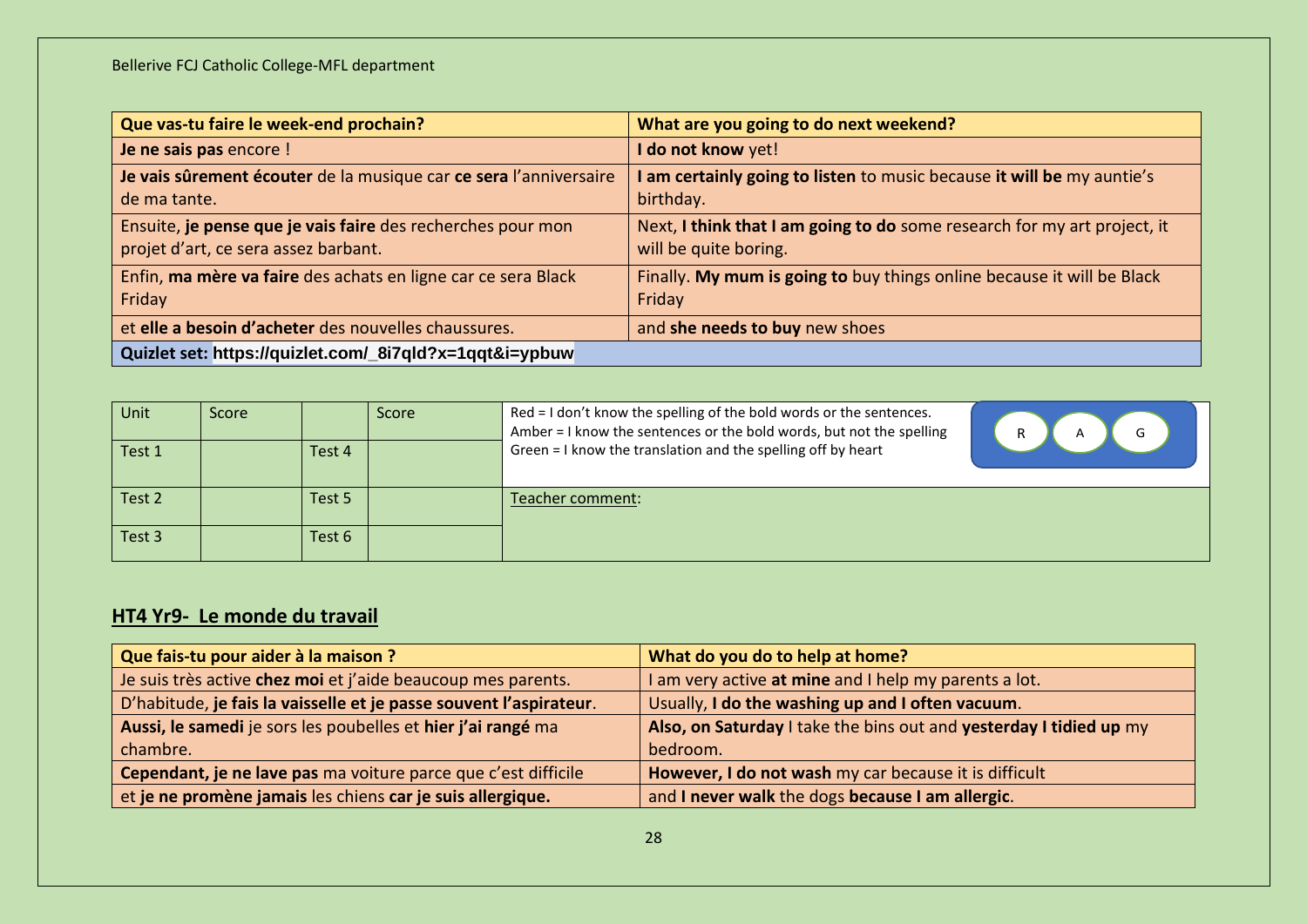| Mon frère va livrer les journaux une fois par semaine.              | My brother is going to deliver newspapers once a week.    |  |  |  |  |
|---------------------------------------------------------------------|-----------------------------------------------------------|--|--|--|--|
| Quizlet set: https://quizlet.com/_8i7qum?x=1qqt&i=ypbuw             |                                                           |  |  |  |  |
| Combien d'argent de poche reçois-tu?                                | How much pocket money do you receive?                     |  |  |  |  |
| Je reçois cinq euros par heure de mes parents et je reçois          | I receive 5 euros an hour from my parents and I receive   |  |  |  |  |
| dix euros quand j'aide mes grands-parents.                          | 10 euros when I help my grandparents                      |  |  |  |  |
| Pour mon anniversaire, je vais recevoir cent euros.                 | For my birthday, I am going to receive 100 euros.         |  |  |  |  |
| Qu'achètes-tu avec ton argent de poche?                             | What do you buy with your pocket money?                   |  |  |  |  |
| J'achète des bonbons et des magazines de temps en temps.            | I buy some sweets and some magazines from time to time.   |  |  |  |  |
| Aussi, j'achète des vêtements une fois par mois.                    | Also, I buy clothes once a month.                         |  |  |  |  |
| Parfois, j'essaie d'économiser pour mes études.                     | Sometimes, I try to save money for my studies.            |  |  |  |  |
| Quizlet set: https://quizlet.com/_8i7r0p?x=1qqt&i=ypbuw             |                                                           |  |  |  |  |
| Quel petit boulot fais-tu? C'est comment?                           | What part-time job do you do? What is it like?            |  |  |  |  |
| Le week-end je travaille comme baby-sitter pour mes voisins.        | At the weekend I work as a babysitter for my neighbours.  |  |  |  |  |
| Je travaille dix heures avec des enfants de deux et quatre ans.     | I work 10 hours with children aged 2 and 4 years old.     |  |  |  |  |
| C'est un peu difficile, mais absolument fantastique                 | It is a bit difficult, but absolutely fantastic           |  |  |  |  |
| car les enfants sont dynamiques et pas du tout ennuyeux.            | Because children are dynamic and not at all boring        |  |  |  |  |
| Je pense que je reçois suffisamment d'argent.                       | I think that I receive enough money.                      |  |  |  |  |
| Quizlet set: https://quizlet.com/_8i7r49?x=1qqt&i=ypbuw             |                                                           |  |  |  |  |
| Que font tes parents comme travail?                                 | What do your parents do for a living?                     |  |  |  |  |
| Mon père est chauffeur de taxi et ma mère est infirmière.           | My dad is a taxi driver and my mum is a nurse.            |  |  |  |  |
| Leur travail est très fatigant à cause des horaires qui sont longs. | Their jobs are very tiring because of long working hours. |  |  |  |  |
| Bien que ce ne soit pas bien payé, ils aiment leur boulot.          | Although it is not paid much, they like their jobs.       |  |  |  |  |
| Quizlet set : https://quizlet.com/_8i7r9f?x=1qqt&i=ypbuw            |                                                           |  |  |  |  |
| Quelles sont tes qualités personnelles ?                            | What are your personal qualities?                         |  |  |  |  |
| Je suis optimiste et courageuse.                                    | I am optimistic and courageous.                           |  |  |  |  |
| Je suis aussi très serviable et plutôt marrante.                    | I am also very helpful and rather funny.                  |  |  |  |  |
| Par contre, je ne suis ni paresseuse ni méchante.                   | On the other hand, I am neither lazy nor nasty.           |  |  |  |  |
| Quizlet set: https://quizlet.com/_8i7rgk?x=1qqt&i=ypbuw             |                                                           |  |  |  |  |
| Quel métier voudrais-tu faire à l'avenir? Pourquoi?                 | What job would you like to do in the future? Why?         |  |  |  |  |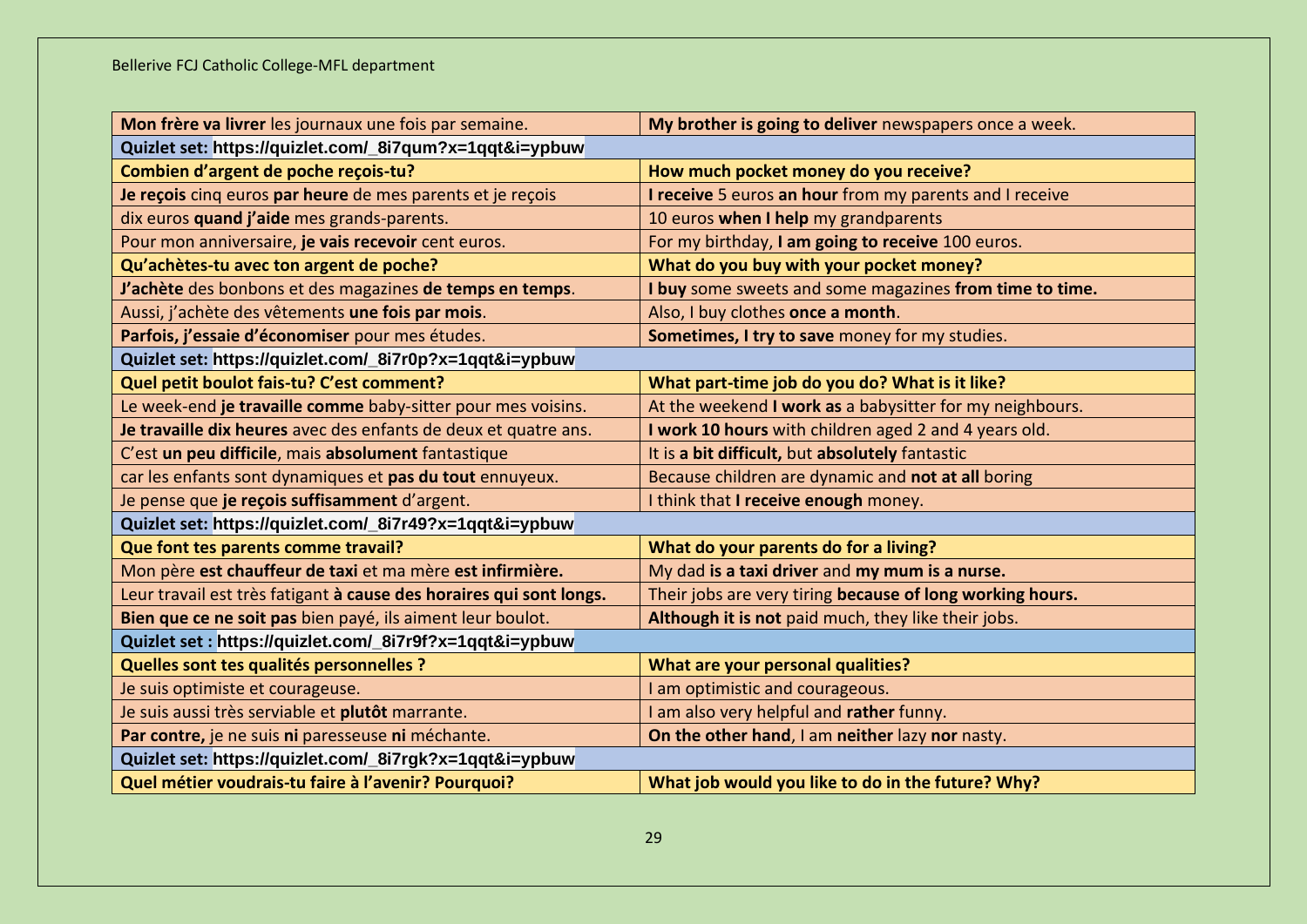| A l'avenir, j'ai l'intention de continuer mes études                     | In the future, I have the intention of continuing my studies          |  |  |  |
|--------------------------------------------------------------------------|-----------------------------------------------------------------------|--|--|--|
| pour avoir un bon métier et un bon salaire.                              | to have a good job and a good salary.                                 |  |  |  |
| J'espère devenir docteur ou chirurgienne car j'adore soigner             | I hope to become a doctor or a surgeon because I like to treat        |  |  |  |
| les gens et m'occuper des patients, jeunes ou vieux.                     | people and to look after patients, young or old.                      |  |  |  |
| Ce serait mon job de rêve même s'il faut travailler de longues           | It would be my dream job even if one must work for long hours         |  |  |  |
| heures                                                                   |                                                                       |  |  |  |
| et il ne faut pas avoir peur du sang et des maladies.                    | and one must not fear blood and illnesses.                            |  |  |  |
| Quizlet set: https://quizlet.com/_8i7rls?x=1qqt&i=ypbuw                  |                                                                       |  |  |  |
| Une lettre de motivation                                                 | A cover/application letter                                            |  |  |  |
| Cher M./chère Mme                                                        | Dear Sir/Madam                                                        |  |  |  |
| Je voudrais postuler pour le job de caissière dans votre magasin.        | I would like to apply for the cashier job in your shop.               |  |  |  |
| J'ai beaucoup d'expérience et je suis très travailleuse.                 | I have a lot of experience and I am very hardworking                  |  |  |  |
| J'ai travaillé récemment comme caissière chez Tesco                      | I recently worked as a cashier at Tesco                               |  |  |  |
| et j'ai eu beaucoup de retours positifs de mes collègues.                | and I had a lot of positive feedback from my colleagues.              |  |  |  |
| Mon patron était aussi fier de moi car j'ai appris rapidement.           | My boss was also proud of me because I learned quickly.               |  |  |  |
| La plupart du temps j'étais à la caisse, mais j'aidais aussi les clients | Most of the time I was working at the till, but I also helped clients |  |  |  |
| avec leurs achats et en cas de problème.                                 | with their purchase and in case there is a problem.                   |  |  |  |
| Je vous ai envoyé ci-joint mon CV et je serais heureuse de parler        | I have attached my CV and I would be happy to talk                    |  |  |  |
| de mes qualifications avec vous, lors d'un entretien d'embauche.         | about my qualifications with you during an interview.                 |  |  |  |
| Cordialement.                                                            | Yours sincerely.                                                      |  |  |  |
| Quizlet set: https://quizlet.com/_8i7rtx?x=1qqt&i=ypbuw                  |                                                                       |  |  |  |

| Unit   | Score |        | Score | Red = I don't know the spelling of the bold words or the sentences.<br>Amber = I know the sentences or the bold words, but not the spelling | R<br>A |
|--------|-------|--------|-------|---------------------------------------------------------------------------------------------------------------------------------------------|--------|
| Test 1 |       | Test 4 |       | Green = I know the translation and the spelling off by heart                                                                                |        |
| Test 2 |       | Test 5 |       | Teacher comment:                                                                                                                            |        |
| Test 3 |       | Test 6 |       |                                                                                                                                             |        |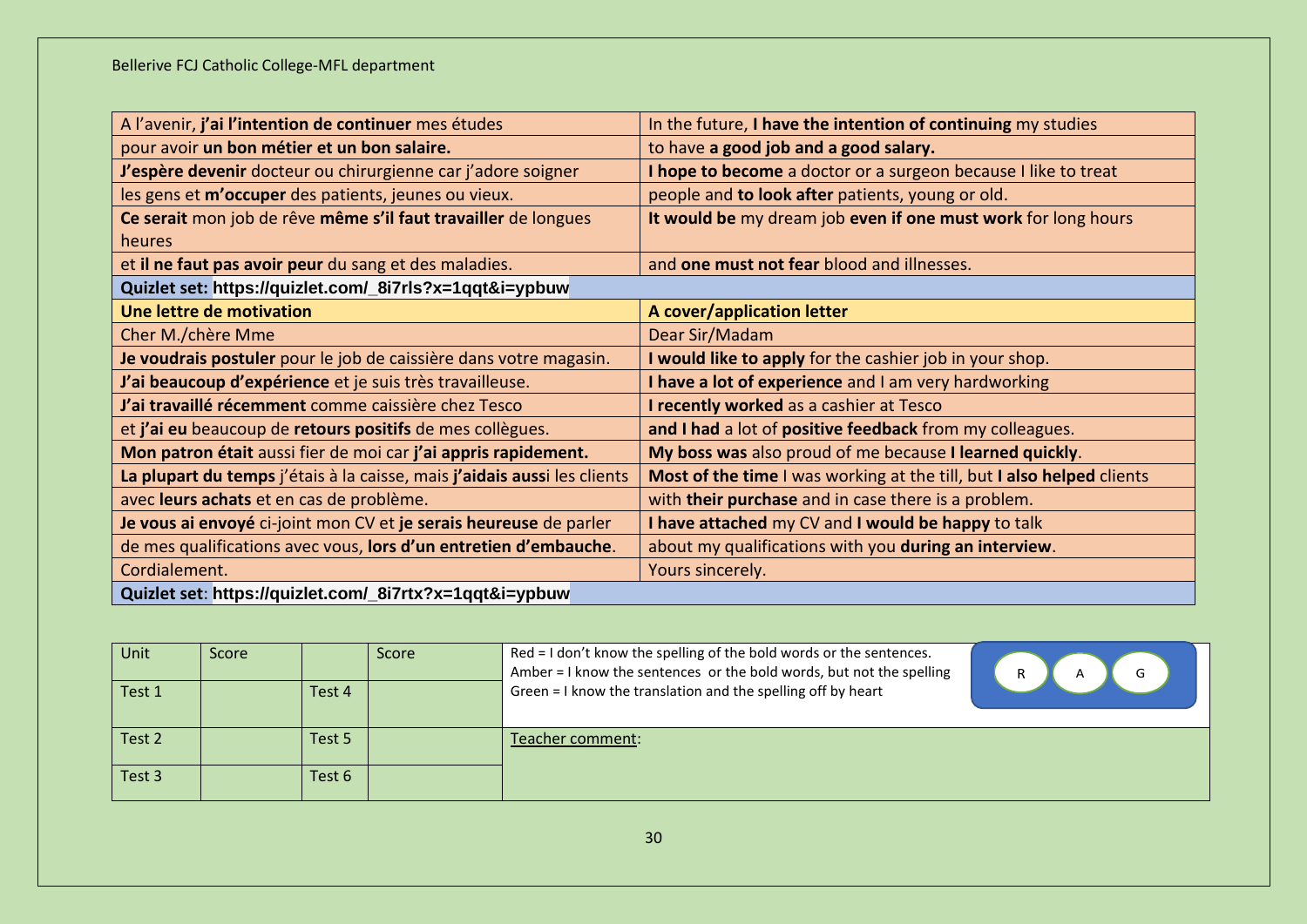# **HT4Yr9- Ma ville et l'environnement**

| Décris-moi là où tu habites                                           | <b>Describe where you live</b>                                       |
|-----------------------------------------------------------------------|----------------------------------------------------------------------|
| J'habite dans une grande ville dans l'ouest de l'Angleterre.          | I live in a big town in the west of England.                         |
| Ma ville s'appelle Birmingham et c'est la deuxième plus grande ville. | My town is called Birmingham and it is the second biggest city.      |
| Je vis dans un quartier tranquille qui s'appelle Hodge Hill           | I live in a quiet area which is called Hodge Hill                    |
| et mes voisins sont sympa, j'ai de la chance!                         | And my neighbours are nice, I am lucky!                              |
| J'ai une petite maison et j'y habite avec ma famille.                 | I have a small house and I live there with my family.                |
| L'avantage de ma maison est qu'il y a un grand salon                  | The advantage of my house is that there is a big living room,        |
| plusieurs salles de bains et un joli jardin.                          | several bathrooms, and a pretty garden.                              |
| Mais le désavantage est que je partage ma chambre avec ma sœur        | But the disadvantage is that I share my bedroom with my sister       |
| et la chambre de mes parents est plus grande que la mienne.           | and my parents' bedroom is bigger than mine.                         |
| Quizlet set: https://quizlet.com/_8i7ryr?x=1qqt&i=ypbuw               |                                                                      |
| Compare ta ville avant et maintenant                                  | Compare your town before and now                                     |
| Ma ville a beaucoup d'installations et est très animée en ce moment.  | My town has a lot of facilities and is very lively at the moment.    |
| Avant, il y avait moins d'installations et moins de magasins          | Before, there were less facilities and fewer shops                   |
| alors que maintenant, on peut faire des achats plus facilement.       | whereas now, we can do shopping more easily.                         |
| Ma ville était plus historique dans le passé, mais maintenant         | My town was more historical in the past, but now                     |
| les bâtiments sont plus modernes et moins beaux.                      | buildings are more modern and less beautiful.                        |
| Dans le passé, il y avait moins de touristes que maintenant.          | In the past, there were fewer tourists than now.                     |
| Donc, de nos jours Liverpool est touristique.                         | Therefore, nowadays Liverpool is touristy.                           |
| Quizlet set: https://quizlet.com/_8i7s5c?x=1qqt&i=ypbuw               |                                                                      |
| Quels sont les avantages et les inconvénients de ta ville?            | What are the advantages and disadvantages of your town?              |
| Les avantages sont qu'il y a beaucoup de choses à faire.              | The advantages are that there is a lot to do.                        |
| Comme par exemple, si on aime la culture, il y a deux musées et des   | For example, if we like culture there are two museums and some       |
| monuments historiques.                                                | historical monuments.                                                |
| Si on aime manger, il y a de nombreux cafés et restaurants            | If we like eating, there are a lot of coffee shops and international |
| internationaux.                                                       | restaurants.                                                         |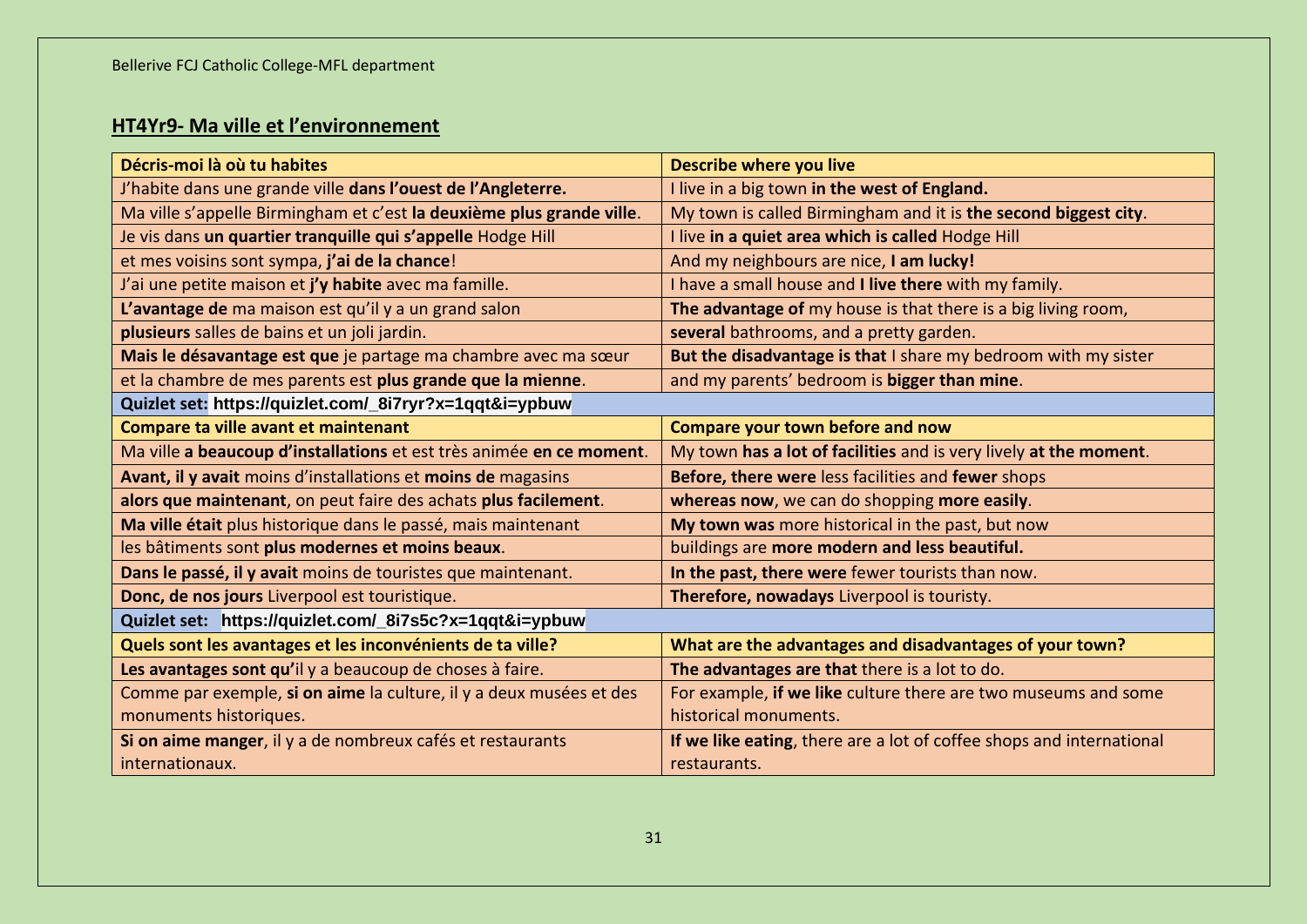| En revanche, je pense que ma ville est polluée car il y a beaucoup de      | On the other hand, I think that my town is polluted because there is a    |
|----------------------------------------------------------------------------|---------------------------------------------------------------------------|
| circulation.                                                               | lot of traffic.                                                           |
| Aussi, il y a beaucoup de monde donc les transports en commun              | Also, there is a lot of people therefore public transports                |
| sont bondés et dégoûtants.                                                 | are crowded and disgusting.                                               |
| Enfin, ma ville est sale quelquefois alors on a besoin de plus de          | Finally, my town is sometimes dirty, so we need more bins.                |
| poubelles.                                                                 |                                                                           |
| Quizlet set: https://quizlet.com/_8i7sdm?x=1qqt&i=ypbuw                    |                                                                           |
| Où voudrais-tu habiter à l'avenir?                                         | Where would you like to live in the future?                               |
| A l'avenir, je voudrais habiter à la campagne car c'est calme              | In the future, I would like to live in the countryside because it is calm |
| et c'est moins bruyant que d'habiter en ville.                             | and it is less noisy than living in town.                                 |
| J'ai l'intention d'acheter une petite maison dans un quartier sympa        | I have the intention to buy a small house in a nice area                  |
| et je voudrais beaucoup d'animaux.                                         | and I would like a lot of pets.                                           |
| Quizlet set: https://quizlet.com/_8i7sio?x=1qqt&i=ypbuw                    |                                                                           |
| Que fais-tu pour protéger l'environnement à la maison ?                    | What do you do to protect the environment at home?                        |
| D'habitude pour protéger l'environnement, je trie souvent les<br>déchets   | Usually to protect the environment, I often sort the rubbish out          |
| et je prends des douches au lieu d'un bain pour économiser l'eau.          | and I have showers <b>instead of</b> a bath to save water.                |
| Hier, j'ai oublié d'éteindre les lumières avant de quitter la maison       | Yesterday, I forgot to switch the lights off before leaving the house     |
| mais, je suis allé au collège à pied car utiliser les voitures, ça pollue! | but I went to school by foot because using cars pollutes!                 |
| Ma mère aide l'environnement car elle achète des produits verts.           | My mum helps the environment because she buys eco-friendly<br>products.   |
| Quizlet set: https://quizlet.com/_8i7smg?x=1qqt&i=ypbuw                    |                                                                           |
| Que vas-tu faire pour améliorer l'environnement?                           | What are you going to do to improve the environment?                      |
| Pour améliorer l'environnement, je vais aider en plantant des arbres       | To improve the environment, I am going to help by planting some           |
| et des fleurs                                                              | trees and flowers                                                         |
| chez moi et aussi au collège avec mes amis car c'est crucial.              | at mine and in school too with my friends because it is crucial.          |
| Aussi, je vais utiliser moins de plastique en achetant moins de            | Also, I am going to use less plastic by buying fewer bottles in the shop  |
| bouteilles au magasin.                                                     |                                                                           |
| Ce n'est pas sorcier d'aider l'environnement! Agissons maintenant!         | It is rocket science to help the environment! Let's act now!              |